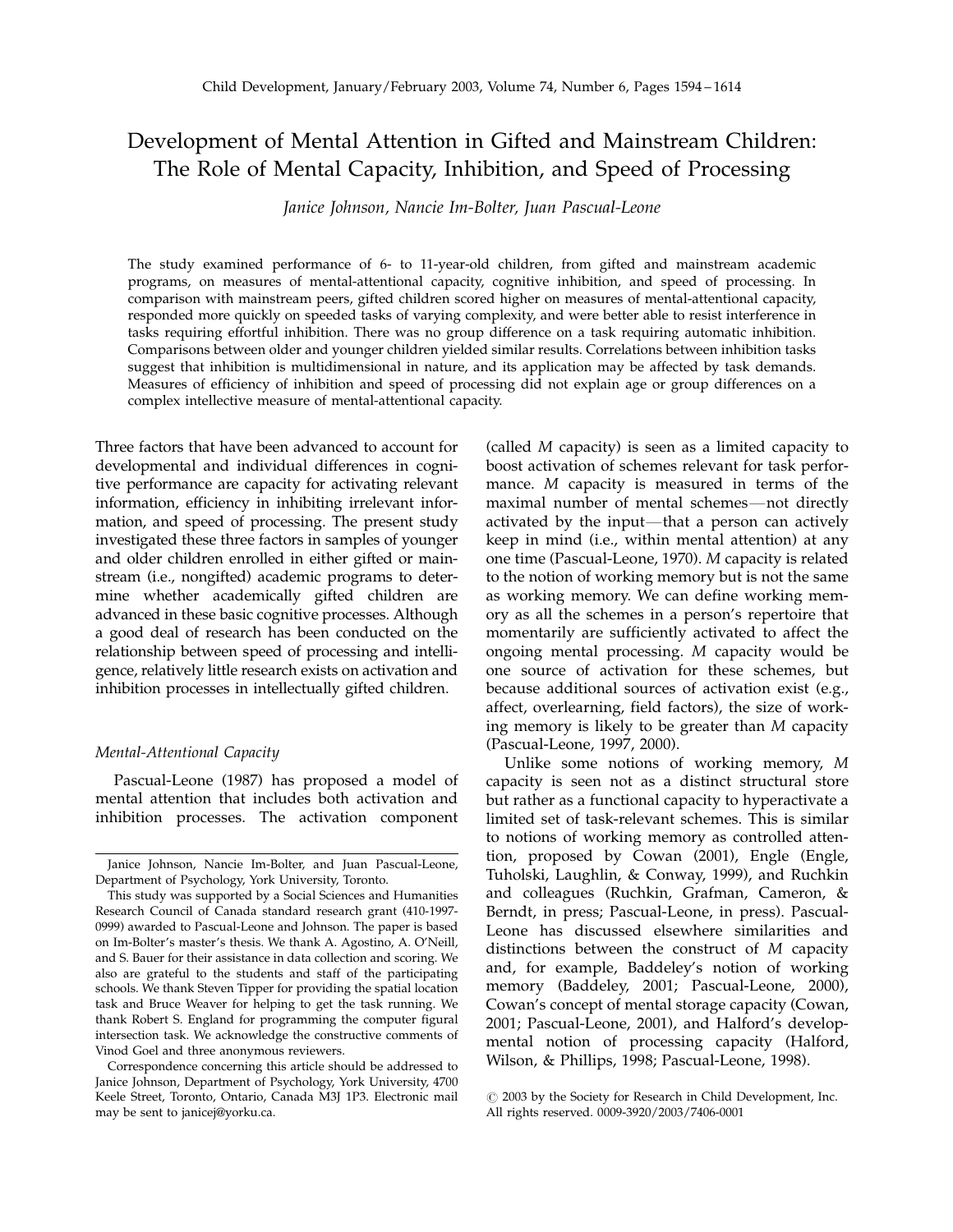Pascual-Leone proposed that the activation power of M increases with maturation during normal development in childhood. When measured behaviorally, this capacity grows by one mental unit every 2 years, from a capacity of one at 3 to 4 years of age to a capacity of seven at 15 to 16 years and older (Johnson, Fabian, & Pascual-Leone, 1989; Pascual-Leone, 1970, 1987; Pascual-Leone & Baillargeon, 1994).

Intellectually gifted children generally score higher than their nongifted peers on working memory span measures (e.g., Saccuzzo, Johnson, & Guertin, 1994; Schofield & Ashman, 1987; Segalowitz, Unsal, & Dywan, 1992). These group differences usually have been attributed to greater efficiency in retrieval or encoding processes, to efficient strategy use, or to compactness of representations in long-term memory rather than to higher absolute capacity in gifted children (e.g., Borkowski & Peck, 1986; Dark & Benbow, 1991; Schofield & Ashman, 1987; Torgesen, Kistner, & Morgan, 1987).

Our M capacity measures are not span tasks because they have been designed to minimize effects of prior knowledge and to contain items that vary systematically in demand for M capacity (i.e., M demand; Pascual-Leone & Ijaz, 1989; Pascual-Leone, Johnson, Baskind, Dworsky, & Severtson, 2000). Nevertheless, performance on these tasks is a function of both M capacity and other organismic factors, including specific and generic learning (e.g., strategies or executives; Miller, Pascual-Leone, Campbell, & Juckes, 1989; Pascual-Leone, Johnson, Baskind, et al., 2000; Pascual-Leone, Johnson, Bauer, & Cunning, 2000). Based on prior research in our lab (Pascual-Leone & Johnson, 1998; Pascual-Leone, Johnson, Baskind, et al., 2000), we predicted that older children would score higher than younger children and that gifted children would score higher than nongifted children children on the M measures we employed.

### Inhibitory Processes

Inhibition is considered to be an important component of executive functioning (e.g., Carlson & Moses, 2001; Lehto, Juujärvi, Kooistra, & Pulkkinen, 2003; Miyake, Friedman, Emerson, Witzki, & Howerter, 2000; Zelazo, Carter, Resnick, & Frye, 1997). As currently used in the cognitive literature, inhibition refers to the central, active suppression of information that is irrelevant to the task at hand. This suppression can be interpreted as a mentalattentional interruption of schemes (e.g., Pascual-Leone, 1984, 2000). Although efficient inhibition has been proposed to distinguish academically gifted from nongifted children (e.g., Harnishfeger &

Bjorklund, 1994), research has not directly addressed inhibitory processes but rather has addressed metacognition, problem solving, or other task-specific modes of processing (e.g., decision making, Ball, Mann, & Stamm, 1994; analogical reasoning, Caropreso & White, 1994; transfer of strategies, Ferretti & Butterfield, 1992). A review of the literature (Alexander, Carr, & Schwanenflugel, 1995) showed inconsistent findings regarding the abilities of gifted children, particularly with respect to metacognition, and suggested that results of comparisons between gifted and nongifted children depend on the task being investigated. Gifted children outperformed their nongifted peers on tasks that appear to involve inhibitory processes, such as far transfer of strategies (ability to transfer strategies from seemingly different situations) or insightful problem solving (ability to solve problems in misleading situations; Alexander et al., 1995; Ferretti & Butterfield, 1992). Davidson and Sternberg 1984; Davidson, 1986; found that gifted children excelled in selective encoding of information, that is, ability to sift out relevant from irrelevant information. Thus, the existing research has not specifically addressed whether gifted children exhibit more efficient inhibition but has suggested that this hypothesis is tenable.

Inhibition is considered to be the active mentalattentional suppression of task-irrelevant information, whereas interference is the local cognitive competition between multiple schemes, which may prevent less strongly activated schemes from being accessed (Harnishfeger, 1995; Harnishfeger & Bjorklund, 1994). The term inhibit often is used to refer to the processes that occur in attention allocation and resistance to interference (e.g., Lane & Peterson, 1982; Schiff & Knopf, 1985), and developmental increase in resistance to interference has been used to argue for developmental growth in efficiency of inhibitory processes (e.g., Durston et al., 2002; Harnishfeger, 1995; Lorsbach & Reimer, 1997). In the experimental literature, however, measures of efficiency of inhibition have not consistently been found to correlate with measures of degree of experienced interference (e.g., Fox, 1995; Houghton, Tipper, Weaver, & Shore, 1996; Neill, Valdes, & Terry, 1995; Tipper & Milliken, 1996), possibly because one may be able to deal with interference by means of bypass strategies that do not involve active inhibition of irrelevant schemes. We used negative priming (NP) tasks to measure efficiency of inhibition; and we measured susceptibility to interference with the Stroop task and Trail Making Test.

NP is a selective attention paradigm that has been used extensively to study inhibition in adults. In NP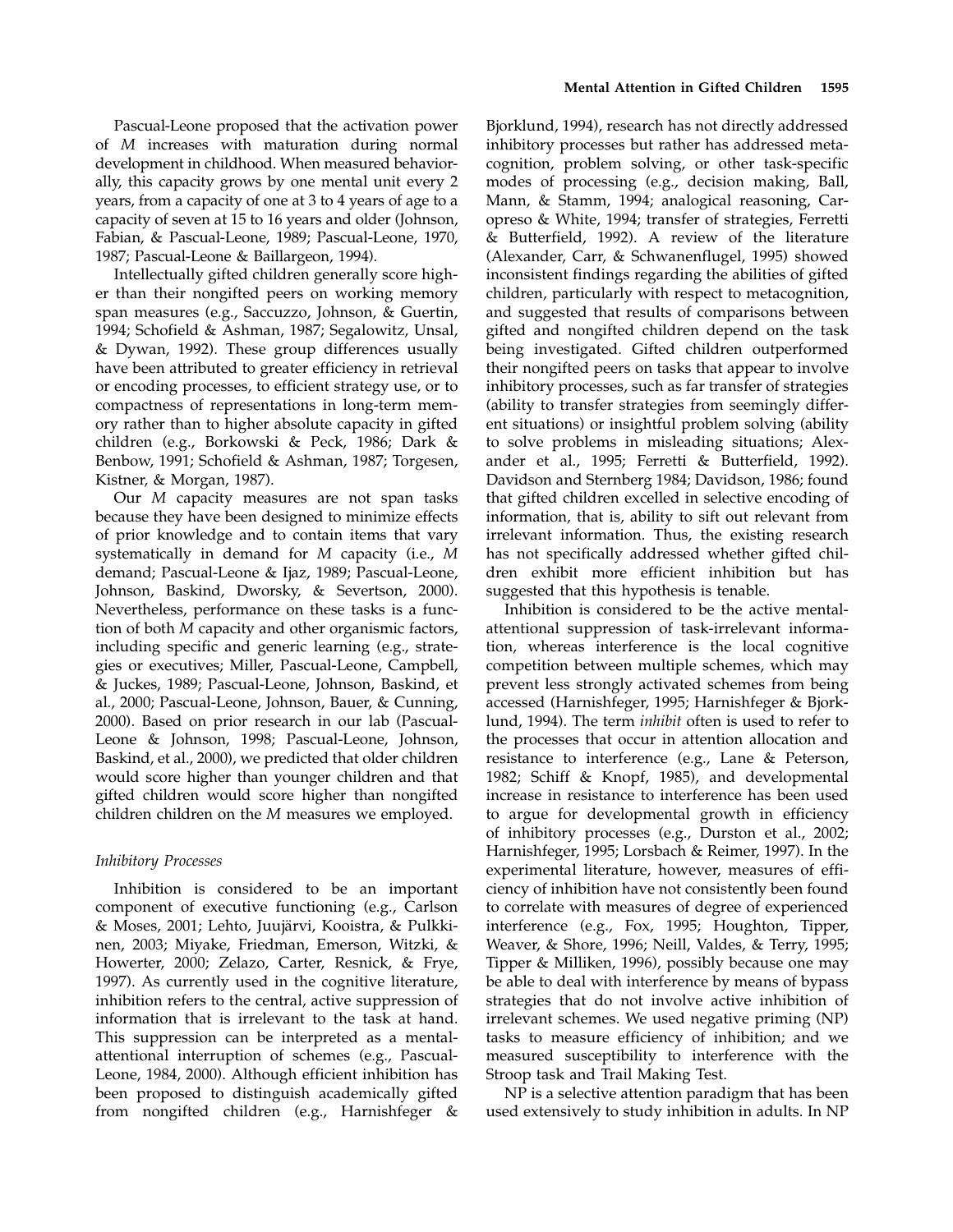tasks, pairs of stimuli (e.g., superimposed line drawings) are presented to individuals so that a response is required to one of the items (target) while the other item (distractor) must be ignored. Under conditions in which the distractor stimulus on trial  $n$ (the prime trial) becomes the target stimulus on trial  $n+1$  (the probe trial), reaction time (RT) to the target may be slowed. This delay in RT is called the negative priming effect (NP effect; Tipper, 1985; Tipper & Cranston, 1985). It is assumed that the process of responding to the target requires one to ignore the distractor, and this act of ignoring involves inhibition of the representation of the distractor stimulus (Houghton & Tipper, 1994; Tipper, 1985, 2001). Consequently, when the distractor stimulus becomes the target on the next trial, additional time is needed to bring the representation into activation, because the previous inhibition would have dampened its activation level. Degree of NP can thus serve as an index of strength of inhibition.

The NP effect has been shown to be robust and has been demonstrated with a wide variety of stimuli and response modalities (for reviews see Fox, 1995; May, Kane, & Hasher, 1995; Neill et al., 1995). The few studies that have used the NP paradigm with children have yielded mixed results. Tipper, for example, found that 7- to 8-year-old children did not exhibit NP in Stroop and picturenaming NP tasks, although adults did (Tipper, Bourque, Anderson, & Brehaut, 1989). Tipper and McLaren (1990), however, found that 5- to 6-yearolds exhibited NP to the same degree as 11- to 13 year-olds and adults when required to respond to the location of the target stimulus. Similarly, Simone and McCormick (1999) reported that 6- to 8-yearolds showed equivalent NP to adults in a task that required response to target location.

The complexity of the task and the extent to which it taps automatic versus effortful inhibition processes may determine the extent to which young children inhibit efficiently in NP and interference tasks. According to Pascual-Leone (1984, 2000; Pascual-Leone, Johnson, Goodman, Hameluck, & Theodor, 1981), automatic inhibition or interruption is released by allocation of M capacity to a set of task-relevant schemes; following this allocation of M, inhibition is applied automatically to any remaining activated schemes that are not being boosted by M and are seen by the participant as irrelevant to the task. This automatic inhibition eliminates from working memory task-irrelevant schemes, thus producing an act of selective attention. Automatic interruption may suffice in distracting situations, that is, situations that elicit schemes that are irrelevant to the intended

performance but do not interfere with the application of task-relevant schemes.

In highly misleading situations, irrelevant schemes are in direct competition with task-relevant schemes in the sense that they interfere with application of the relevant schemes. In this case, effortful inhibition or interruption is produced by executive processes to inhibit interfering schemes. Effortful interruption generally is applied to a situation, before the corresponding allocation of M, to facilitate the choice of schemes on which the M allocation will apply (Pascual-Leone, 1984, 1987, 1997). Nigg (2000) has made a similar distinction between what he has called automatic and executive inhibitory processes. We used NP and interference tasks that required automatic versus effortful inhibition (these tasks are described in the Method section). We predicted that gifted children (and older children) would exhibit more efficient inhibition than nongifted (and younger) children only on mentally demanding tasks that required effortful inhibition. The NP paradigm has not been used before with gifted children.

## Speed of Processing

Gifted (high IQ) children have been found to respond more quickly than nongifted (average IQ) children on a variety of information-processing tasks, including simple RT (Cohn, Carlson, & Jensen, 1985; Segalowitz et al., 1992), choice RT (Cohn et al., 1985; Kranzler, Whang, & Jensen, 1994), spatial discrimination (Kranzler et al., 1994), short-term memory scanning (Cohn et al., 1985), and synonym – antonym discrimination (Cohn et al., 1985). Differences between gifted and nongifted groups increase with increasing complexity on elementary cognitive tasks (Cohn et al., 1985; Kranzler et al., 1994). At the same time, group differences are sometimes absent if the task is too simple (e.g., simple RT; Kranzler et al., 1994; Saccuzzo et al., 1994) or too difficult (e.g., very short stimulus duration; Saccuzzo et al., 1994). Dark and Benbow (1991) found that speed in a lexical decision task was associated with type of exceptionality: Verbally precocious adolescents were faster than those who were mathematically (but not verbally) precocious.

Some authors have interpreted such group differences on speeded tasks as evidence that intellectually gifted children differ from average children in speed and efficiency of elementary cognitive processes (e.g., Cohn et al., 1985; Kranzler et al., 1994). Other authors, in contrast, have suggested that the observed differences in speed of responding may reflect variations in attention, motivation, organiza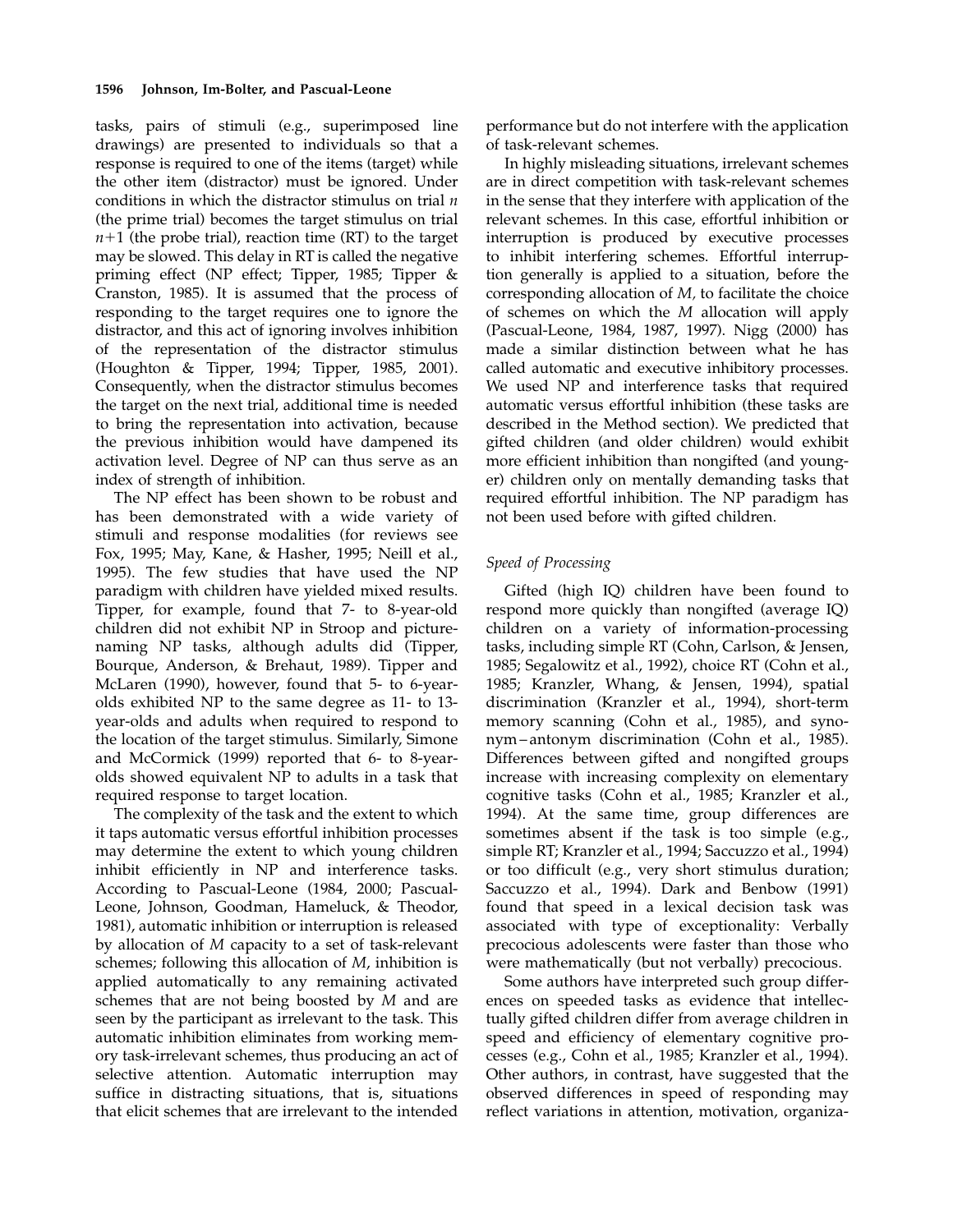tion of long-term memory, prior learning, or executive processes (e.g., Brewer, 1987; Dark & Benbow, 1991; Geary & Brown, 1991).

Gifted children do not always respond more rapidly than their nongifted peers, and there is evidence that gifted children strategically moderate their speed of responding. Sternberg (1977; Sternberg & Davidson, 1982), for example, found that high intelligence was associated with longer encoding times on reasoning problems. Geary and Brown (1991) found that gifted children were more accurate than nongifted children at solving single-digit addition problems and were more likely to use a memory retrieval strategy, but they were not faster at retrieving answers from long-term memory. Reams, Chamrad, and Robinson (1990) examined three subtests of the Wechsler Intelligence Scale for Children –Revised (WISC –R), on which bonus points are given for rapid responses, and found that high-IQ children received more speed points than did average-IQ children on only one of the subtests. The authors suggested that ''higher capacity need not always be reflected in faster performance'' on insight problems (Reams et al., 1990, p. 110).

Our NP and interference paradigms all were speeded. We predicted that gifted children would respond more rapidly on these. Consistent with the current developmental literature (e.g., Kail, 1988, 1991), we also expected that older children would respond more quickly than younger children. The M-capacity tasks were not speeded, but response times were recorded on one of these measures (the figural intersections task [FIT]). Because the FIT is a problem-solving task requiring complex processing, we expected that gifted children's response times would be at least as long as those of nongifted children. Consistent with our prior research, we expected that younger children would have equivalent response times to older children for FIT items within their M capacity but that younger children would respond more quickly (i.e., less reflectively) once the items exceeded their capacity.

#### Current Study

The current study examined performance on measures of M capacity, inhibition or susceptibility to interference, and speed of processing to determine whether academically gifted children were advanced for their age in these basic cognitive processes. Our design also allowed us to examine age differences on these tasks, in both gifted and mainstream samples. In addition, we were interested in examining the stability of each construct across

multiple measures. We predicted correlations among measures requiring effortful inhibition, but not necessarily between measures of effortful versus automatic inhibition. We also examined the extent to which age and group differences on M capacity measures could be accounted for by measures of inhibition and speed of processing.

#### Method

## Participants

Fifty-seven gifted and 92 mainstream children were recruited from three public schools in generally middle-class, suburban neighborhoods. The sample was ethnically diverse and included White children, Black children, and children from families of, for example, East Indian and Chinese origins. Children in the gifted group were in full-time programs for academically gifted students. The younger sample was composed of students from Grades 1 to 3: 17 from the gifted program and 35 from a mainstream academic program, for children who had not been identified as gifted. The older sample was composed of students from Grades 4 and 5: 40 from the gifted program and 57 from a mainstream academic program. Table 1 gives details on the age and gender distributions for the samples.

At the primary level (Grades  $1-3$ ), children gained admission into the gifted program if their Verbal, Performance, or Full-Scale IQ on the Wechsler Intelligence Scale for Children – Third Edition (WISC – III) was in the 99th percentile. At the junior level (Grades  $4-5$ ), children gained admission if their Verbal, Performance, or Full-Scale IQ on the WISC – III was in the 97th percentile, or if in boardwide testing at Grade 4 they met criteria set by the school board. Boardwide testing involved the Canadian Cognitive Abilities Test (CCAT), followed by the Canadian Achievement Test-2 for students with sufficiently high scores on the CCAT.

IQ testing was conducted by a school psychologist or a private psychologist at the request of the parent or the school. Boardwide testing with the CCAT involved all Grade 4 students; thus, all students were evaluated for admission to the junior gifted program. Gifted and mainstream children were in separate classes in the same schools; thus, the mainstream sample was composed of students not selected by the school board for the gifted program. We distributed letters of parental consent to all students in the appropriate grades and included in the study those who received consent. Children with learning disabilities were excluded.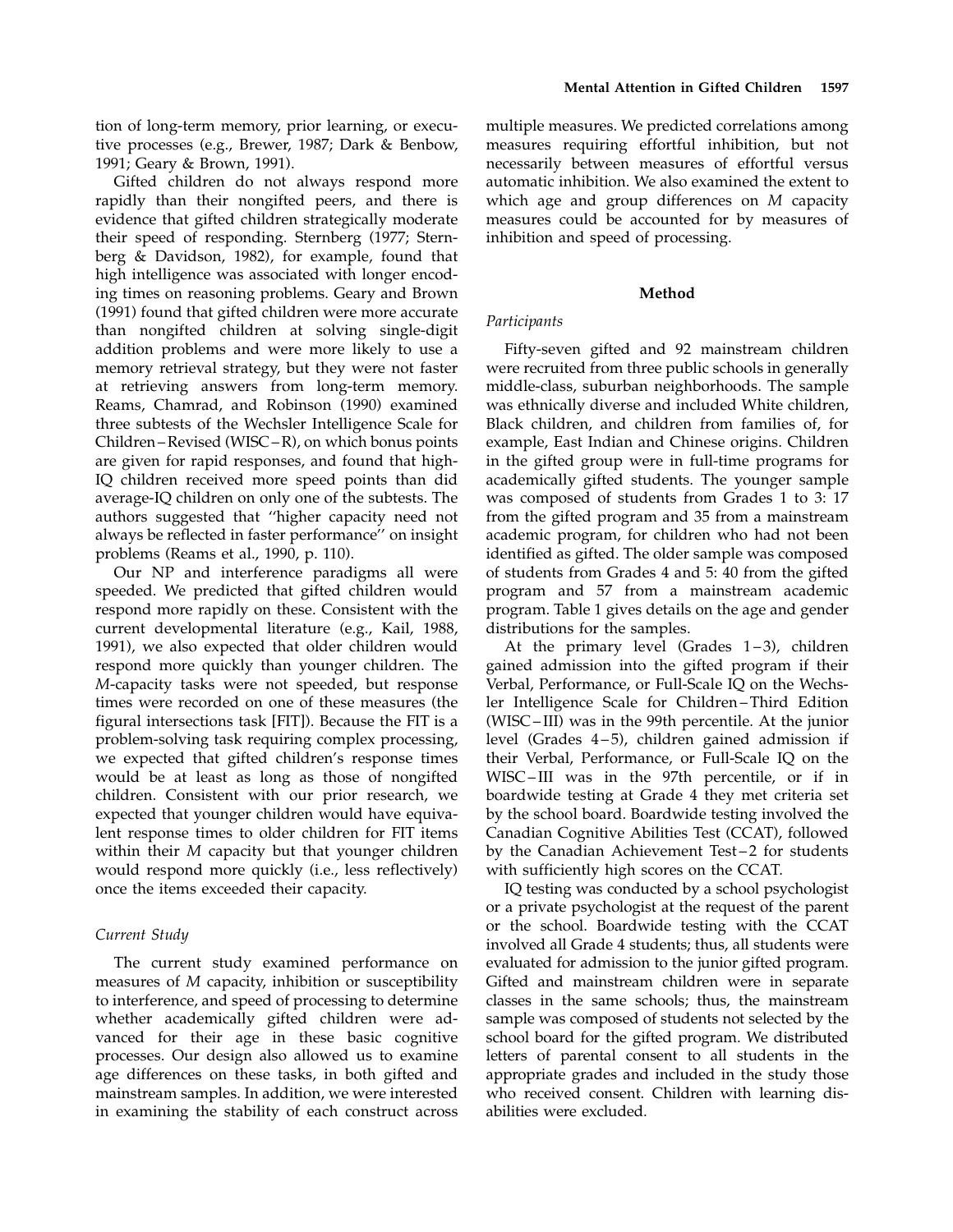|                      | Younger                 |            |                         |             | Older                     |             |                           |             |
|----------------------|-------------------------|------------|-------------------------|-------------|---------------------------|-------------|---------------------------|-------------|
|                      | Gifted<br>$n=17$        |            | Mainstream<br>$n = 35$  |             | Gifted<br>$n = 40$        |             | Mainstream<br>$n = 57$    |             |
|                      | M                       | <b>SD</b>  | M                       | <b>SD</b>   | M                         | <b>SD</b>   | M                         | SD          |
| Age (years)<br>Range | 8.05<br>$(6.83 - 9.17)$ | 0.84       | 8.27<br>$(6.75 - 9.25)$ | 0.76        | 10.64<br>$(8.67 - 11.92)$ | 0.61        | 10.42<br>$(9.33 - 11.33)$ | 0.62        |
| Sex $(n)$            | <b>Boys</b><br>12       | Girls<br>5 | <b>Boys</b><br>22       | Girls<br>13 | <b>Boys</b><br>28         | Girls<br>12 | <b>Boys</b><br>29         | Girls<br>28 |

Table 1 Mean Age and Sex Distribution of Gifted and Mainstream Samples

#### Measures

M-capacity tasks. Children completed a computerbased version of the FIT $-a$  well-studied measure of M capacity (Baillargeon, Pascual-Leone, & Roncadin, 1998; Pascual-Leone & Baillargeon, 1994; Pascual-Leone & Ijaz, 1989; Pascual-Leone & Johnson, 2001). The task involved finding the area of common intersection of a number of overlapping, geometric shapes. Figure 1 shows a sample FIT item. Each item (i.e., stimulus presentation) of the FIT consisted of two to eight shapes that were nonoverlapping on the right-hand side of the computer screen and overlapping on the left-hand side. A page corresponding to the screen display was placed in front of the child on a computer drafting tablet. The child used an electronic pen to make his or her responses on the tablet, and the responses appeared as dots inside the corresponding figures on the screen (a beep indicated that the response had been registered). In the context of eight training items, children were taught the rules for solving the task: Place a dot inside each discrete shape on the right, and then place a single dot in the area of common intersection of the relevant overlapping shapes on the left.

The number of discrete shapes on the right indicated the class of an item (e.g., four shapes indicated a Class 4 item, two shapes indicated a Class 2 item, etc.; Figure 1 illustrates a Class 5 item). There were 4 items in each of Classes 2 and 8, 6 items in each of Classes 3 through 6, and 5 items in Class 7, for a total of 37 items. Children in Grade 1 were not given Class 8 items; therefore, they completed 33 items. Each child received the items in the same random order.

The program recorded response latencies (in milliseconds) from the moment the child placed



Fig. 1. Example of a Class 5 item from the figural intersections test (FIT).

the last dot inside a figure on the right-hand side to the moment he or she placed a dot inside an intersection area on the left-hand side. We computed mean latencies for each item class, as well as the mean latency across all items.

The total number of correct responses was rescaled into a FIT-M score, which could range from 1 to 8. Total performance score was assimilated to a theoretical distribution constructed on the assumption that a child would pass only those items that had an M demand equal to or less than his or her M capacity. The M demand of a task corresponds to the maximum number of schemes that must be kept activated simultaneously by M capacity to solve the task. In the case of the FIT, the M demand of an item corresponds to the item class. The FIT-M score (elsewhere called the S1T score) has been shown to have high validity and reliability (Pascual-Leone, Baillargeon, Lee, & Ho, 1990; Pascual-Leone & Ijaz, 1989; Pascual-Leone & Johnson, 2001).

The second M capacity measure was the compound stimuli visual information (CSVI) task (Johnson et al., 1989; Pascual-Leone, 1970). Children were trained to associate each of nine visual cues (e.g., square, red, etc.), which were presented on a card,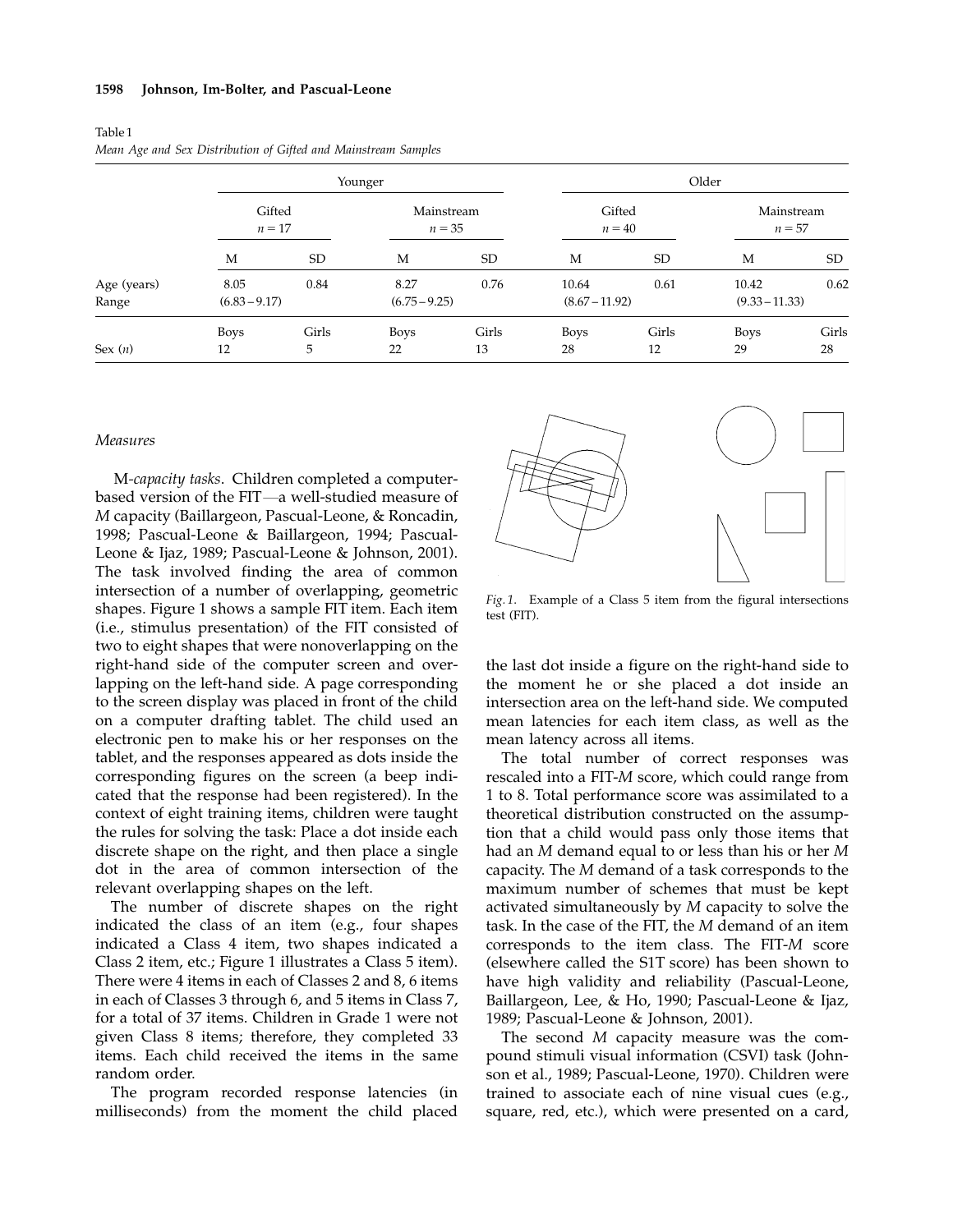with a corresponding motor-action response (e.g., raising hand, clapping hands, etc.). We trained children on the nine simple stimulus-response associations until they achieved 30 consecutive correct responses. They then received test items (compound stimuli) that contained two to eight visual cues per card. The compound stimuli were arranged such that each cue (e.g., square, red, dotted background, or x) was nested within the others (e.g., a red square with an x in the middle, against a dotted background). Participants were told to respond to as many cues as were present. The tester presented each card for 6s and allowed the child to respond during and after this time. Item class was defined by the number of cues present in the compound stimuli card. Forty-two items (six in each of Item Classes 2 – 8) were presented in random order.

A well-supported mathematical model was used to calculate CSVI-M scores (ranging from 1 to 8) on the basis of item class and the number of cues to which a child responded correctly (Pascual-Leone, 1970, 1978). The CSVI has high validity and reliability (Johnson et al., 1989; Pascual-Leone, 1970; Pascual-Leone & Ijaz, 1989).

Tasks measuring speed of processing and cognitive inhibition or susceptibility to interference. The spatial location task, a computer-based NP task, yielded measures of automatic inhibition and speed of processing. Tipper and his colleagues designed and have studied this task (Milliken, Tipper, & Weaver, 1994; Tipper, Weaver, & Houghton, 1994; Tipper, Weaver, & Milliken, 1995). Four locations on the computer screen (top, bottom, left, and right) were indicated by small boxes  $(1.25 \text{ cm} \times 1.25 \text{ cm})$ . In each item, an uppercase colored X (1 cm high) appeared in two of the boxes, along with a color patch (ASCII character 254:  $0.5 \text{ cm} \times 0.5 \text{ cm}$  in the center of the display (see Figure 2). The possible colors were blue, green, yellow, and purple. The task was to move a digital joystick as quickly as possible in the direction of the X (target) that matched the color of the central cue while ignoring the X (distractor) that did not match the cue. Instructions emphasized both speed and accuracy. A click signaled correct responses, whereas a beep signaled incorrect responses.

Each trial consisted of a prime-probe pair. The individual was prompted by a message on the screen to push a button to start each trial. Immediately after the button press, four boxes appeared on the screen and remained on for the duration of the trial. After a delay of 1,000 ms, the prime stimuli (target and distractor) appeared each in a different randomly chosen box, along with the central color cue. The stimuli remained on the screen until the



Fig. 2. Illustration of the four possible conditions in the spatial location task. Lowercase letters indicate color of stimuli:  $y = ye$ . low,  $g =$  green,  $b =$  blue,  $p =$  purple.

individual responded (or until 3,000 ms had passed). After a 500-ms interstimulus interval, the probe stimuli (target and distractor) and color cue appeared simultaneously and remained on until the individual responded (or until 3,000 ms had passed). There were 243 trials, of which the first 27 were practice trials. The task was run in blocks of 81 trials, with 30 s breaks between blocks. Total testing time was about 15 min. The program recorded the accuracy and latency of each response.

The probe distractor always appeared in a location and color that had not been used in the preceding prime. There were four conditions defined by the relationship between the prime distractor and the probe target (see Figure 2). The probe target could be in the same  $(C+)$  or different  $(C-)$  color as the prime distractor. Independently, the probe target could be in the same  $(L+)$  or different  $(L-)$  location as the prime distractor. The control condition was defined by the  $C-L$  – condition (96 trials), in which there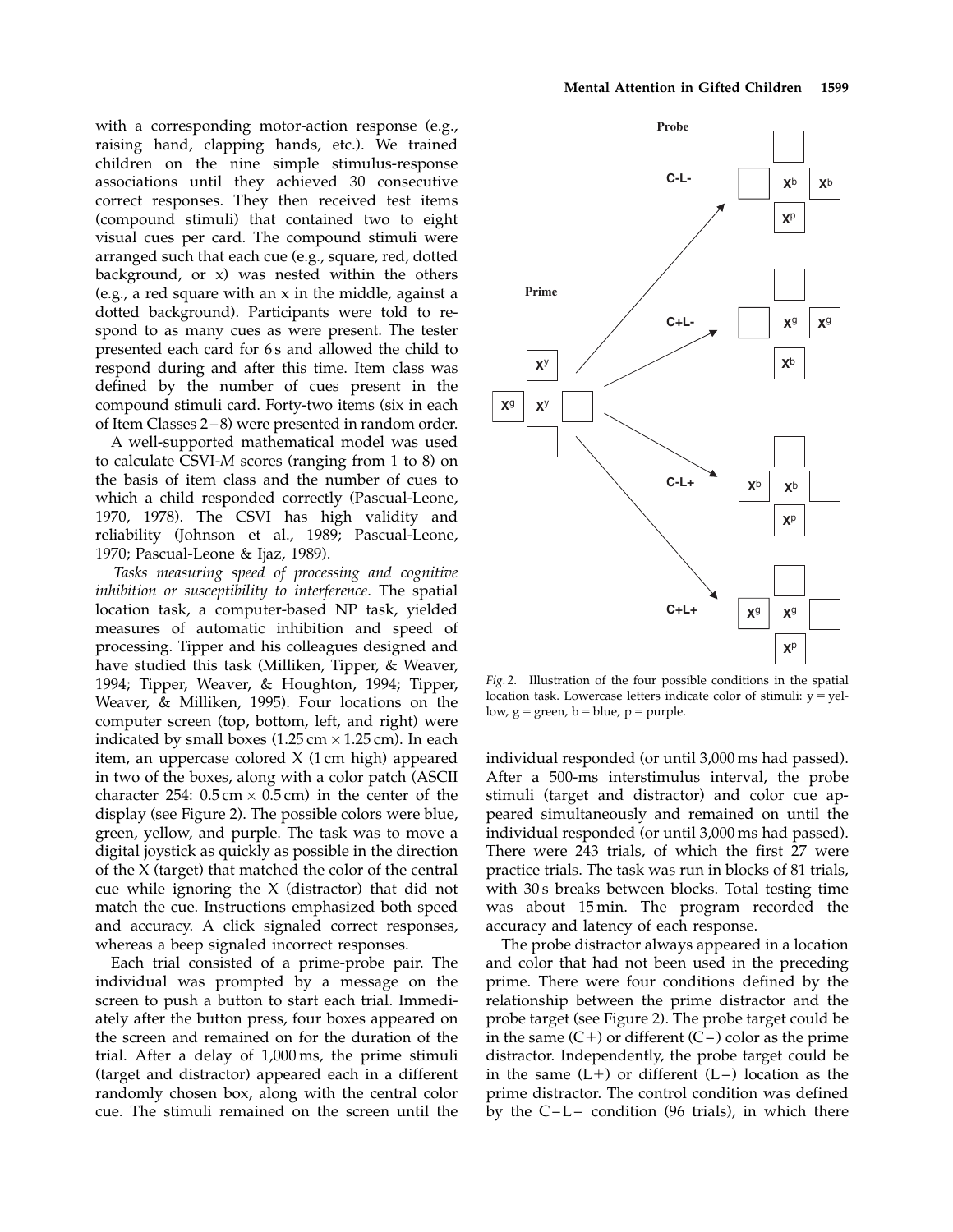was no relationship between the prime and probe items (i.e., they did not match in color or location). The other three conditions were: (a)  $C-L+$  (different color, same location; 48 trials), (b)  $C+L-$  (same color, different location; 48 trials), and (c)  $C+L+$  (same color and location; 24 trials).

On average, children responded correctly on 94% of the trials. The program calculated median latencies (in milliseconds) for each condition and for the primes, for correct responses only. We used medians to be consistent with results reported by Tipper. In research with adults, Tipper found that median latencies in the  $C+L+$  and  $C-L+$  conditions were significantly longer than in the  $C+L-$  or C-L- conditions (Tipper et al., 1994; Tipper et al., 1995). That is, an NP effect was found when the probe target was in the same location as the previous prime distractor.

We used the spatial location NP task as a measure of efficiency of automatic inhibition. In this task the distractor stimulus was spatially separated from the target and created a distracting, but not a misleading, situation. The application of controlled attention (i.e., M capacity) to the target should result in automatic inhibition of the scheme for the distractor (Pascual-Leone, 1984; Pascual-Leone et al., 1981). This automatic attentional inhibition eliminates from working memory task-irrelevant schemes, thus producing an act of selective attention. Effortful inhibition of the distractor before application of M capacity to the target scheme is not needed, however, because target and distractor are distinct, separate, and perceptually overlearned. Given the low mental demand of this task and the hypothesis that it elicits automatic inhibition, we did not predict any group or age differences in degree of NP on the spatial location task. Median RT to the prime stimuli provided a measure of speed of processing in a perceptual-motor choice RT task.

A version of the Stroop task (Stroop, 1935) yielded measures of speed, effortful inhibition, and susceptibility to interference. This version, developed by Dalrymple-Alford and Budayr (1966) and Tipper et al. (1989), included an ignored repetition (IR) condition that has been found to yield longer latencies than the standard Stroop interference condition (i.e., an NP effect indicating efficient effortful inhibition). Individuals were presented with a series of color words (black, blue, green, red, orange, and yellow) printed on a page and were required to quickly name aloud the color of ink the words were written in. For example, the individual had to say ''blue'' in response to the word yellow written in blue ink. The task consisted of three conditions: (a) neutral (rows of three to six Xs were presented in different colors), (b) Stroop (color words were written in incongruent ink colors, and there was no relationship between adjacent items), and (c) IR (throughout the list, each word was printed in the color of the word that preceded it, e.g., the word blue printed in yellow would be followed by the word orange printed in blue, followed by the word black printed in orange, etc.).

Because the reading response is activated automatically, the color – word scheme competes with the ink – color scheme at the response level, resulting in a delay in responding—this is the Stroop effect. This response competition may be resolved by inhibiting the color – word response. This inhibition is effortful because the word and ink color are integrated in a single stimulus, and their corresponding perceptual and cognitive schemes are both highly activated initially. Residual effects of this inhibition can be gauged by response latency in the IR condition: If the color word response (e.g., blue) on trial  $n$  was inhibited (i.e., its scheme interrupted and blocked from the response), there should be a further delay (beyond that of the Stroop condition) when it becomes the proper label for the ink color in the next item-this is the NP effect.

For each of the three conditions, stimuli were printed on three 8.5 in.  $\times$  11 in. sheets. Each sheet contained 30 items (three columns of 10 items printed in bold 26-point Arial font) that were centered on the page. The items also were centered in each column, 10 cm apart, with 1.2 cm between items within the same column. Children first received a color verification sheet (Xs written in the colors black, blue, green, red, orange, and yellow) to check for color vision and ensure that they used the desired color labels. This was followed by a practice sheet with three columns (10 items per column), one for each condition. Three test sheets for each task condition were then presented in the following order: neutral-1, Stroop-1, IR-1, IR-2, Stroop-2, neutral-2, neutral-3, Stroop-3, and IR-3. Instructions emphasized both speed and accuracy. The tester used a digital stopwatch to time latency to complete naming of the stimuli on each card and recorded errors in color naming. Latency (in seconds) and error score for each condition (neutral, Stroop, and IR) were averaged across the three cards for each condition. The Stroop effect is evidenced by a longer latency in the Stroop condition than in the neutral condition; this provides a measure of susceptibility to interference. Longer latency in the IR condition, compared with the Stroop condition, is evidence of NP-an index of effortful inhibition. Latency in the neutral condition provides a measure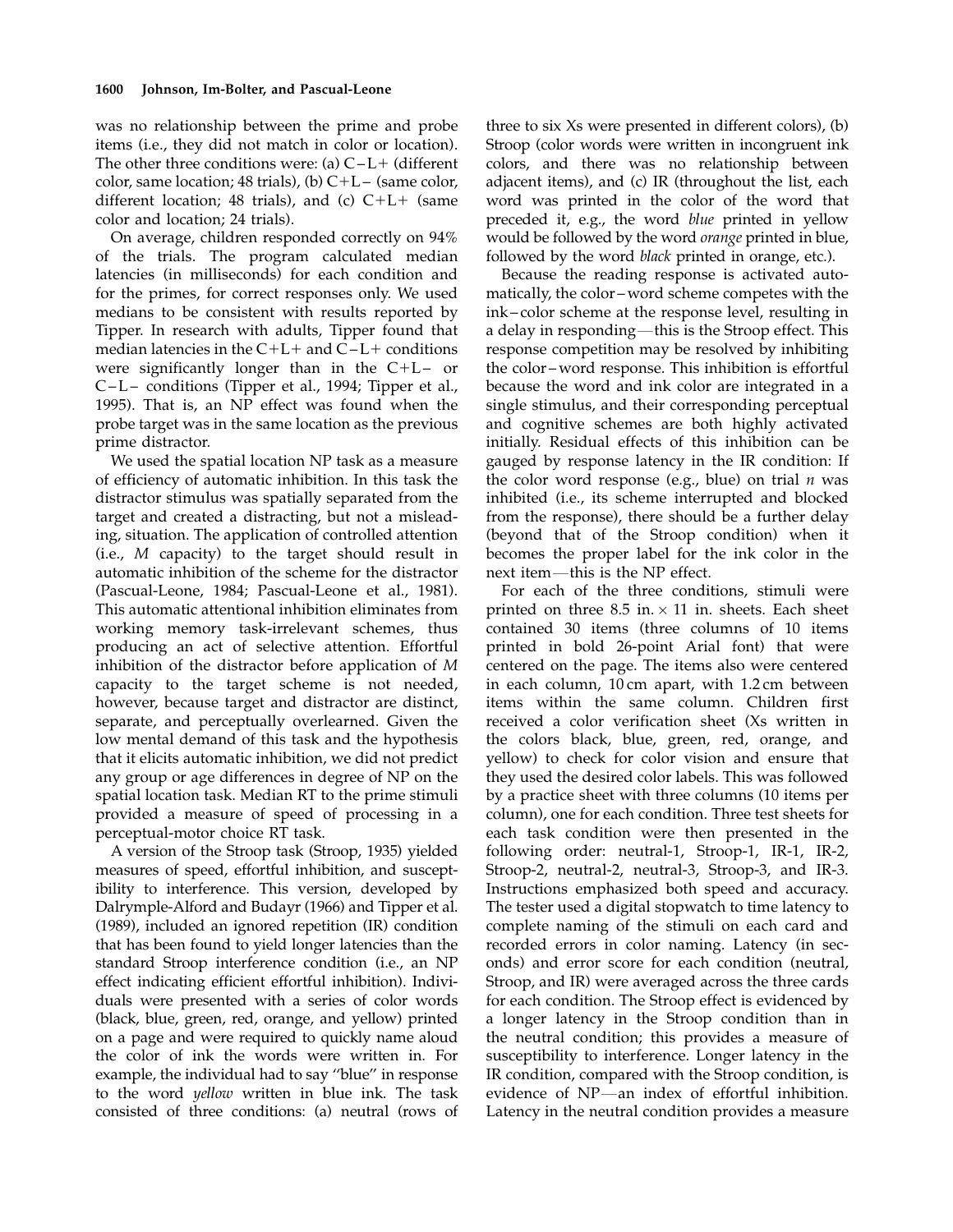of speed in a simple color-naming task. If gifted children have superior control over effortful inhibition processes, they should show a smaller Stroop effect and a greater NP effect than their mainstream peers. A similar pattern of differences is expected for the contrast between older and younger children.

The Children's Trail Making Test (Reitan, 1992) also provided measures of speed and susceptibility to interference. Part A of the test was composed of 15 circled numbers (i.e., 1 to 15) randomly distributed on a page. The child used a pencil to connect the circles in numbered order from 1 to 15 as rapidly as possible. If an error was made, the child was stopped, corrected, and instructed to continue at the last correct circle. Part B consisted of 15 circles that contained the numbers 1 to 8 and the letters A to F. The task was to connect quickly the circles in order, alternating between numbers and letters (i.e., 1-A-2-B-3-C, etc.). For each part the score was the total time (in seconds) taken to connect all the circles, including time taken to correct errors. A difference score (Part B - Part A) also was calculated to reflect the additional time required for the alternating task.

The Children's Trail Making Test has been used as a measure of attention and executive function (see Morris, 1996, for brief review) and is part of a battery of neuropsychological tests often administered to children (Rourke, Bakker, Fisk, & Strang, 1983). Nielson, Langenecker, and Garavan (2002) found that the Trail Making score correlated with performance on a response-inhibition task in older adults. In the current study, it provided a measure of susceptibility to interference, in the context of a complex task requiring effortful inhibition. Effortful inhibitory processes are involved in Part B of the task because the child must alternate between two well-learned, distinct sequences that normally do not alternate or relate. Activation of number and letter schemes is required for successful task performance; however, successful performance also requires alternating between these two different types of schemes; therefore, momentary effortful inhibition is required to shift from numbers to letters and vice versa. The task may also provide an index of the sophistication of one's executive for controlling mental attention, because it requires a fairly complex interplay of activation and inhibition processes. Having responded to a number, there is an overlearned habit to continue with the number sequence. One must inhibit this operative tendency in order to respond to the next letter. At the same time, one should not inhibit the number itself, because it will be needed later to cue the correct place in the number sequence.

Spreen and Strauss (1998) reported that Trail Making performance is significantly correlated with IQ in adults; however, Segalowitz et al. (1992) found that a group of gifted seventh graders did not exhibit less interference than a group of nongifted peers. If gifted children have better control over their capacities to activate and inhibit schemes, we should expect them to exhibit less interference (i.e., a lower Part B - Part A difference score) than their mainstream peers. Consistent with past research (e.g., Reitan, 1971; Spreen & Strauss, 1998), we also predicted that younger children would experience more interference than older children. Latency on Part A (connecting numbers) provides a measure of speed in a task requiring visual search and simple motor sequencing.

Because we predicted group differences in overall speed of responding on the inhibition and interference tasks, it is important to determine whether any differences observed in the inhibition and interference scores might be accounted for by processing speed. Following a method used by Christ, White, Mandernach, and Keys (2001), for each task described in this section we computed a transformed score that corresponded to latency in the inhibition or interference condition minus latency in the control condition, divided by latency in the control condition. This scales the difference by the control response time and controls for group or age differences in processing speed.

## Procedure

Participants were tested in four sessions. The tasks were administered in the following order: (a) computer FIT, (b) CSVI, (c) Children's Trail Making Test and spatial location task, and (d) Stroop task. Note that the M-capacity tasks were nonspeeded, and instructions for these tasks emphasized accuracy only. In the Trail Making, Stroop, and spatial location tasks, children were told to work as quickly and as accurately as they could. Sessions took place in the participants' schools during school hours. Children did not participate in more than one session per day; sessions were separated by 2 to 5 days. All participants completed all tasks.

#### Results

#### Preliminary Issues

Before analyses, we examined data distributions for normality and sphericity. For variables that violated sphericity, we used the Huynh-Feldt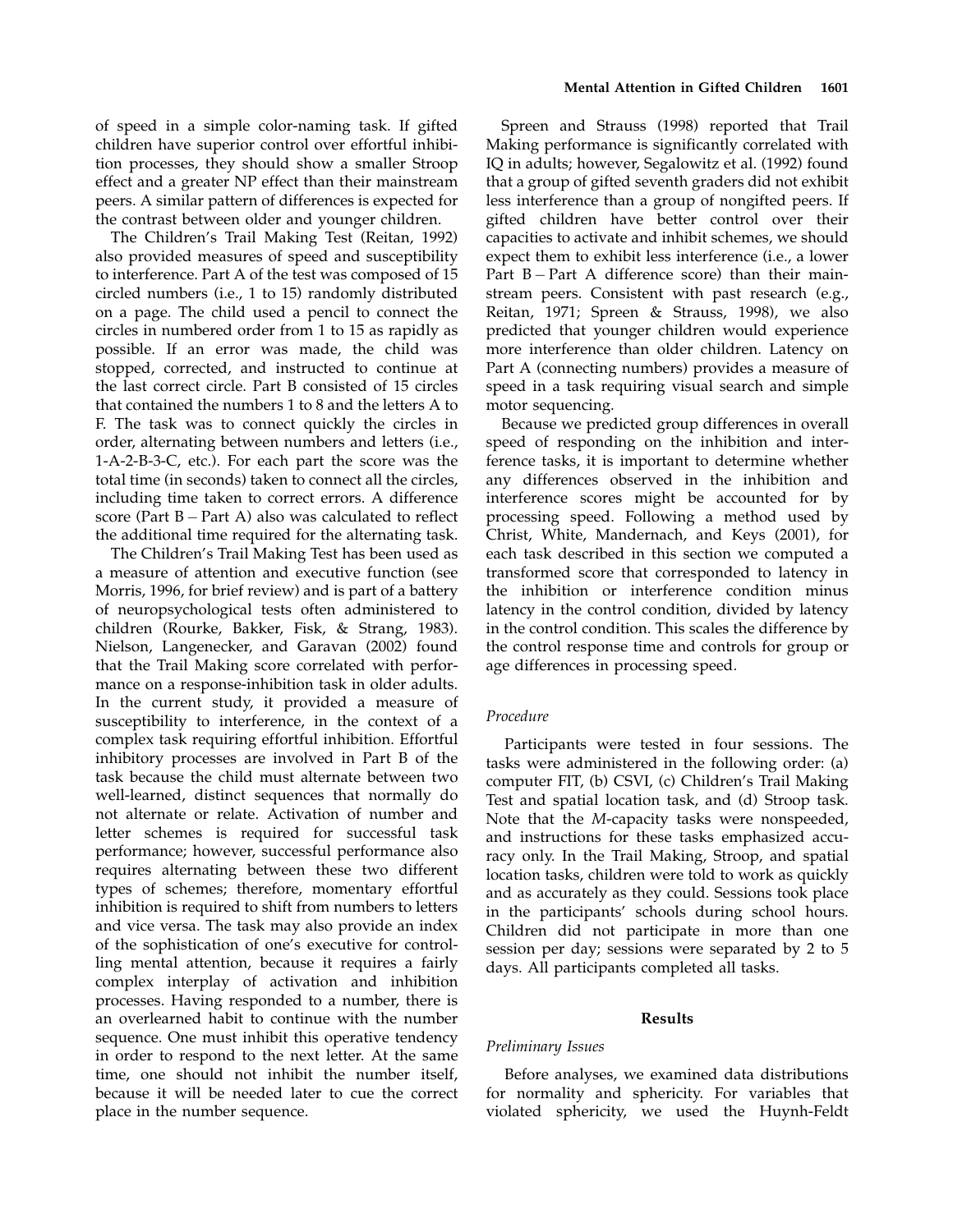adjusted F test. Several variables were not normally distributed (i.e., had significantly skewed distributions); different transformations were applied on these variables, which resulted in improved distributions that were normal or approximately normal. We conducted parallel analyses using the transformed and nontransformed variables. Because results were the same for both sets of analyses (with one exception, in the Stroop task, described later), we report results for the nontransformed variables for ease of interpretation. For all continuous variables, group differences were analyzed using a 2 (group: gifted vs. mainstream)  $\times$  2 (age: younger vs. older) analysis of variance (ANOVA) with repeated measures where appropriate. A Bonferroni correction was used when conducting multiple withingroup contrasts.

There were proportionally more boys than girls in the gifted samples, as compared with the mainstream samples. This generally reflected the proportions in the classrooms. To examine possible effects of a confounding of sex with group, we initially performed a Group  $\times$  Age  $\times$  Sex analysis on data from each task. There were no main or interaction effects involving the sex factor, except for the spatial location task. Thus, in the analyses reported, we retained the sex factor only for this task.

For tasks involving speeded responses, we examined the latency distribution for each dependent variable. We dropped participants from analyses on a particular task if their latency was greater than 3 SD from the mean for their age group. Specifically, one older mainstream and one young gifted participant were dropped from analyses of the spatial location task, three mainstream participants (two older and one young) and one young gifted participant were dropped from the Stroop task, and two mainstream participants (one older and one young) and one young gifted participant were dropped from the Trail Making Test.

## M-Capacity Measures

Means and standard deviations for M scores derived from the FIT and CSVI appear in Table 2. Analysis of the FIT indicated main effects for group,  $F(1, 145) = 20.77$ ,  $MSE = 1.02$ ,  $p < .0001$ , and age,  $F(1, 145) = 20.77$ ,  $MSE = 1.02$ ,  $p < .0001$ , and age,  $F(1, 145) = 20.77$  $145$ ) = 35.50,  $p < .0001$ , but no interaction,  $F < 1$ . The CSVI yielded the same pattern: main effects for group,  $F(1, 145) = 16.69$ ,  $MSE = 1.22$ ,  $p < .0001$ , and age,  $F(1, 145) = 19.37$ ,  $p < .0001$ . As predicted, gifted children scored higher than mainstream children and older children scored higher than younger on both measures. Mean scores for the mainstream samples were consistent with age-based theoretical predictions (Pascual-Leone, 1970), but the gifted samples scored one M level higher than predicted for the total population.

## Measures of Inhibition and Speed of Processing

Spatial location task. In this task, the child moved a joystick in the direction of an X that matched a central color cue while ignoring a second X in a nonmatching color. Median latencies for error-free trials are shown in Figure 3. The prime condition reflects response time for the first stimulus item of each pair; it indexes orienting response and latency on a choice RT task. There were significant group,  $F(1, 143) = 24.22$ ,  $p < .0001$ , and age,  $F(1, 143) = 50.23$ ,  $MSE = 12608.22$ ,  $p < .0001$ , effects for prime latency. Gifted children were faster than their mainstream peers, and older children were faster than younger children.

Conditions labeled with  $C$  and  $L$  in Figure 3 reflect response latency to the second item (i.e., probe) of each pair. Based on previous research (e.g., Tipper et al., 1995), we expected longer latencies in the  $L+$ than in the  $L-$  conditions; this would provide evidence for spatial NP. We considered that NP in this task would reflect automatic inhibition; therefore, we did not expect any group or age differences in degree of NP.

We examined median latencies with a 2 (group)  $\times$ 2 (age)  $\times$  2 (sex)  $\times$  2 (color: same C+ vs. different  $C-$ )  $\times$  2 (location: same L+ vs. different L-) repeated measures ANOVA. There were main effects for group,  $F(1, 139) = 19.03$ ,  $MSE = 55256.78$ ,  $p < .0001$ , and age,  $F(1, 139) = 50.91$ ,  $p < .0001$ . Across conditions, gifted children were faster than mainstream children, and older children were faster than younger children. There were within-subjects main effects for color,  $F(1, 139) = 4.75$ ,  $MSE = 2407.73$ ,  $p < .04$ , and location,  $F(1, 139) = 146.44$ ,  $MSE =$ 2413.09,  $p < .0001$ . Overall, latencies were longer when the target matched the previous distractor in either location or color.

There was an interaction for Color  $\times$  Location,  $F(1, \mathcal{E})$ 139) = 12.27,  $MSE = 1823.44$ ,  $p < .001$ . This and the main effects were qualified by a number of interaction effects, none of them involving the group factor. We examine first interactions involving age: Age  $\times$ Location,  $F(1, 139) = 8.01$ ,  $p < .01$ , and Age  $\times$  Color  $\times$ Location,  $F(1, 139) = 5.99$ ,  $p < .02$ . For both age groups, latencies did not differ between the  $C-L$ and  $C+L-$  conditions, and latencies in the  $L+$ conditions were significantly longer than in the  $L$ conditions. This is evidence of the predicted spatial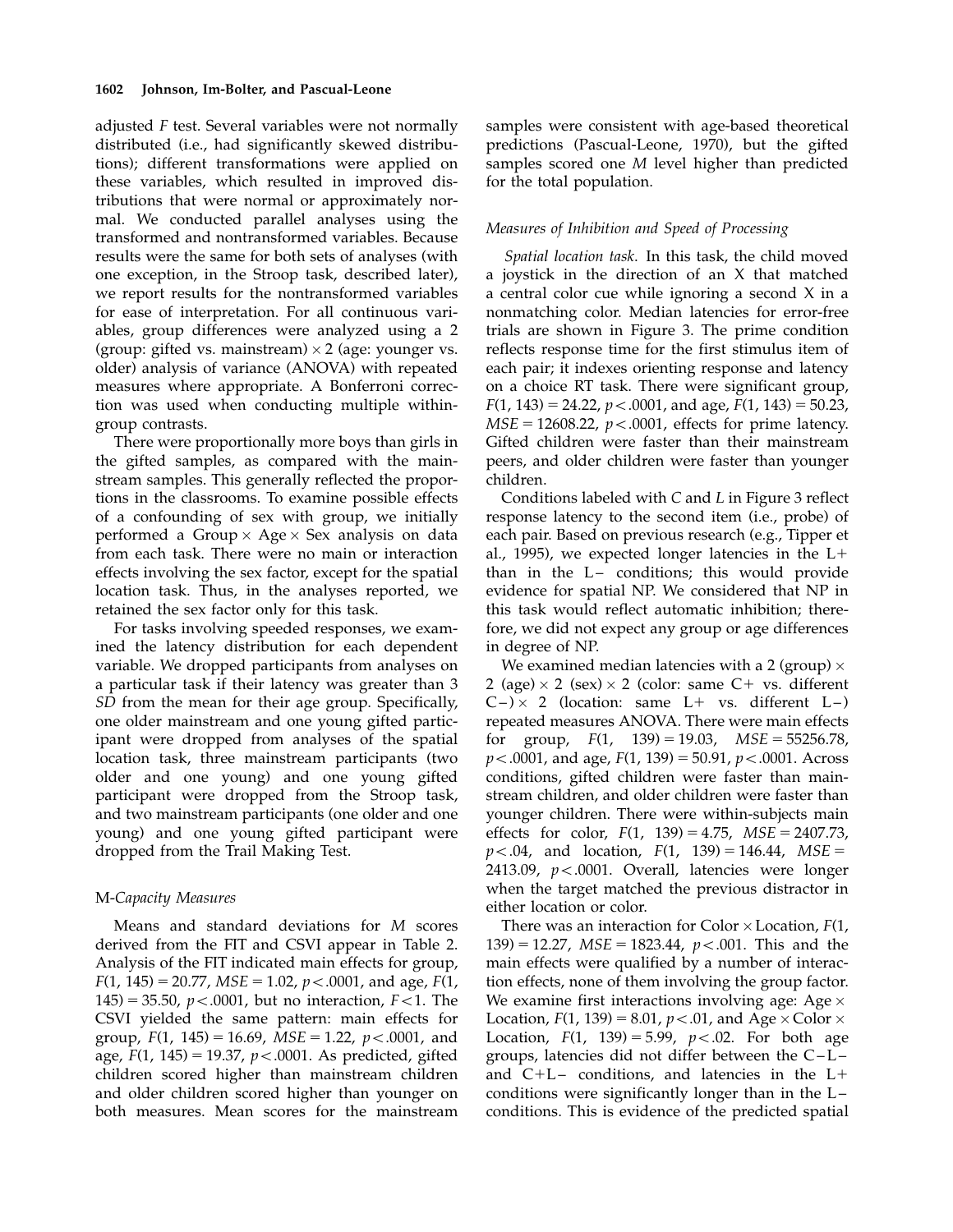| Mean Scores as a Function of Age and Group |              |        |                     |        |              |       |                     |        |                    |       |
|--------------------------------------------|--------------|--------|---------------------|--------|--------------|-------|---------------------|--------|--------------------|-------|
|                                            | Young Gifted |        | Young<br>Mainstream |        | Older Gifted |       | Older<br>Mainstream |        | <b>Effect Size</b> |       |
|                                            | М            | SD     | M                   | SD     | M            | SD    | M                   | SD     | Age                | Group |
| M measures                                 |              |        |                     |        |              |       |                     |        |                    |       |
| FIT-M                                      | 4.41         | 1.37   | 3.69                | 0.96   | 5.60         | 0.74  | 4.67                | 1.07   | .18                | .10   |
| CSVI-M                                     | 4.24         | 1.15   | 3.26                | 0.82   | 4.95         | 1.20  | 4.30                | 1.18   | .11                | .09   |
| Spatial location (ms)                      |              |        |                     |        |              |       |                     |        |                    |       |
| Prime                                      | 782.69       | 111.94 | 871.08              | 117.15 | 624.35       | 96.47 | 738.20              | 119.50 | .23                | .11   |
| NP effect                                  | 54.50        | 61.20  | 61.46               | 85.50  | 42.56        | 35.14 | 47.74               | 46.13  | .01                | .00.  |
| Stroop RT (sec)                            |              |        |                     |        |              |       |                     |        |                    |       |
| Stroop effect                              | 19.07        | 7.10   | 23.81               | 8.36   | 12.74        | 4.57  | 15.22               | 3.89   | .24                | .06   |
| NP effect                                  | $-1.02$      | 5.28   | 1.78                | 6.64   | 2.34         | 3.45  | 2.58                | 4.00   | .04                | .02   |
| Stroop errors                              |              |        |                     |        |              |       |                     |        |                    |       |
| Neutral                                    | 0.06         | 0.13   | 0.12                | 0.23   | 0.18         | 0.29  | 0.11                | 0.20   | .01                | .00   |
| Stroop                                     | 1.35         | 1.30   | 1.82                | 1.38   | 0.79         | 0.63  | 1.48                | 2.11   | .02                | .03   |
| <b>IR</b>                                  | 1.15         | 0.93   | 2.08                | 1.47   | 0.92         | 0.70  | 1.48                | 1.29   | .02                | .08   |
| Trail $B - A$ (sec)                        | 19.88        | 8.72   | 39.53               | 25.48  | 13.45        | 7.25  | 24.00               | 11.64  | .08                | .16   |
|                                            |              |        |                     |        |              |       |                     |        |                    |       |

Note. M measure = mental-attentional measure; FIT-M = figural intersections task M score; CSVI-M = compound stimuli visual information M score; NP = negative priming; RT = reaction time; IR = ignored repetition; Trail B – A = Children's Trail Making Test difference score. Effect size =  $\eta^2$ , proportion of total variance accounted for by the age or group main effect. Higher scores on the M measures indicate better performance. Higher scores on other measures indicate longer latency, stronger effect of distractors on latency, or greater number of errors.

NP effect at both ages. In older children, latencies were of similar magnitude in the  $C-L+$  and  $C+L+$ conditions, but in younger children, latencies were longer in  $C+L+$  as compared with  $C-L+$ , a result also found with adult participants (Johnson, Im-Bolter, & Pascual-Leone, 2003). This suggests that younger children had enhanced NP when the probe target matched the prime distractor in both features -color and location.

There were also several interactions involving sex: Sex  $\times$  Location,  $F(1, 139) = 13.27$ ,  $p < .001$ ; Sex  $\times$ Location  $\times$  Color,  $F(1, 139) = 4.87$ ,  $p < .03$ ; and Age  $\times$ Sex  $\times$  Location,  $F(1,139) = 5.14$ ,  $p < .03$ . For both sexes, latencies did not differ between the C-Land  $C+L-$  conditions, and latencies in the  $L+$ conditions were significantly longer than in the  $L-$  conditions (i.e., both sexes showed NP). The contrast between the  $C+L-$  and  $C-L+$  conditions was greater for females than for males. When results were examined as a function of age and sex, it was found that young and older children of both sexes exhibited NP to location, but that this effect was of greatest magnitude in the young female participants.

We also performed an ANOVA on the transformed NP score. This score was equal to the mean of latencies in the  $C+L+$  and  $C-L+$  conditions, minus latency in the control  $C-L$  – condition; this difference was then divided by the  $C-L-$  latency. This analysis yielded no group or age effects. This is consistent with the finding, reported earlier, that the NP effect did not differ as a function of age group or academic stream. There was, however, a main effect for sex,  $F(1, 139) = 4.22$ ,  $MSE = 0.00514$ ,  $p < .05$ . Females ( $M = 0.081$ ,  $SD = 0.076$ ) showed greater NP than did males ( $M = 0.062$ ,  $SD = 0.067$ ) on this score.

Stroop task. Mean latencies for the Stroop task are plotted in Figure 4. Longer latency in the Stroop condition versus the neutral condition would indicate interference from the misleading color words in the former condition. Longer latency in the IR condition versus the Stroop condition would indicate  $NP$ —a carryover effect of inhibition of the color word in the previous item. We considered that efficient performance on the Stroop task would require effortful inhibition. We therefore predicted that gifted children and older children would exhibit less of a Stroop effect and greater NP than mainstream and younger children.

A 2 (group)  $\times$  2 (age)  $\times$  3 (condition) ANOVA yielded main effects for group,  $F(1, 141) = 24.83$ ,  $MSE = 144.51$ ,  $p < .0001$ ; age,  $F(1, 141) = 70.75$ ,  $p < .0001$ ; and condition,  $F(2, 282) = 821.85$ ,  $MSE =$ 16.38,  $p < .0001$ . Overall, gifted children responded more quickly than mainstream children, and older

# Table 2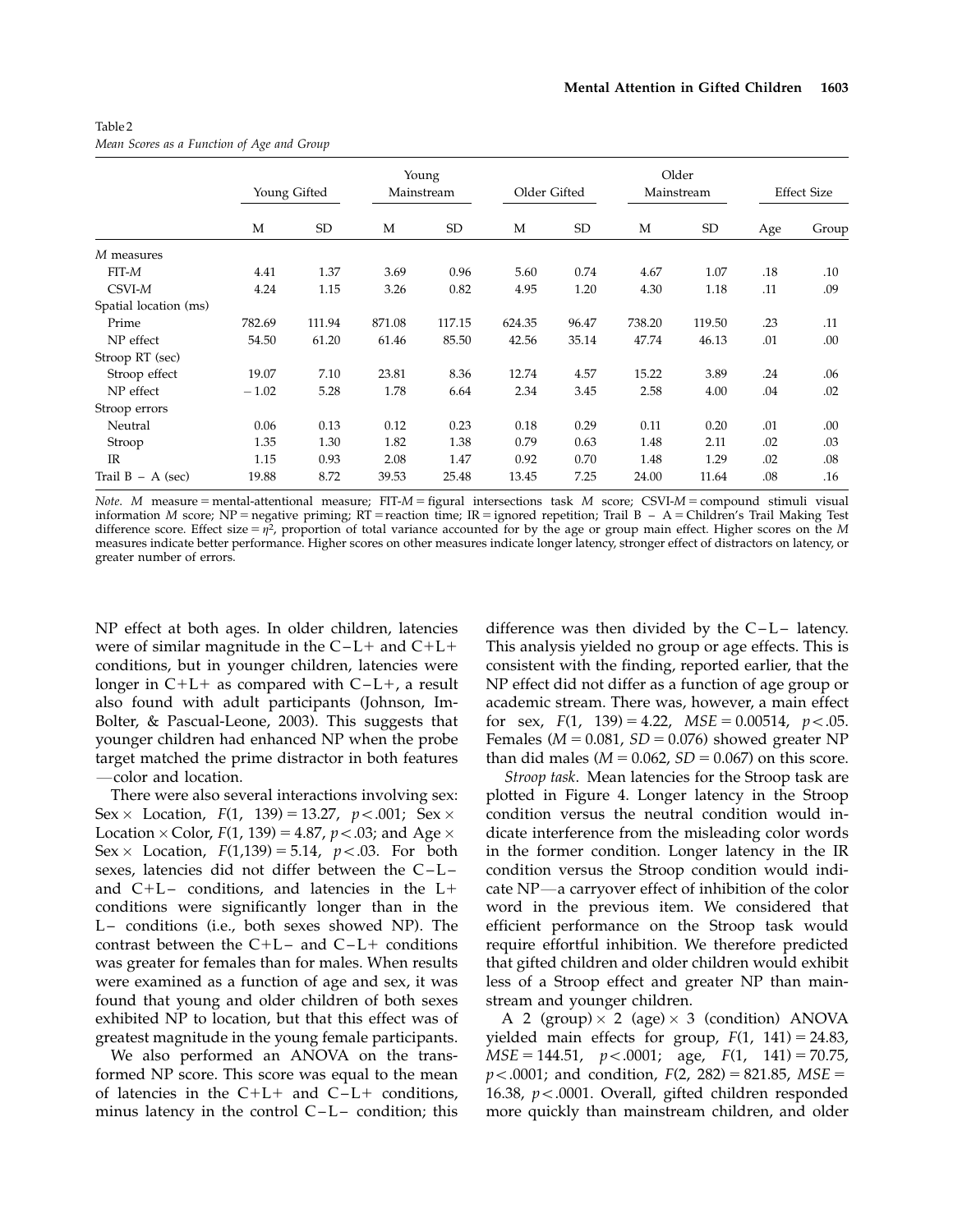

Fig. 3. Mean of median response latencies for prime and probe conditions of the spatial location negative priming (NP) task as a function of age and group (bars represent standard error). The probe target could share  $(C+)$  or not share  $(C-)$  the color of the prime distractor, and could share  $(L+)$  or not share  $(L-)$  the location of the prime distractor. Longer latencies in the  $L+$  than in the  $L-$  conditions is indicative of spatial NP. YM = young mainstream sample, YG = young gifted, OM = older mainstream, OG = older gifted.



 $Fig. 4.$  Mean response latencies as a function of condition, age, and group on the Stroop task (bars represent standard error). YM = young mainstream sample, YG = young gifted,  $OM =$  older mainstream,  $OG =$  older gifted, IR = ignored repetition.

children responded more quickly than younger children. Across groups, latencies were longer in the Stroop condition ( $M = 44.67$ ,  $SD = 11.55$ ) than in the neutral condition  $(M = 27.69, SD = 5.90)$ —evidence of Stroop interference—and longer in the IR condition ( $M = 46.60$ ,  $SD = 11.74$ ) than in the Stroop condition-this is the NP effect.

The main effects were qualified by interactions for Group  $\times$  Condition,  $F(2, 282) = 12.56$ ,  $p = .0001$ , and Age  $\times$  Condition,  $F(2, 282) = 26.81$ ,  $p = .0001$ . As predicted, the mainstream group exhibited a greater Stroop effect (Stroop – neutral) than did the gifted group, and younger children experienced more Stroop interference than did older children. For NP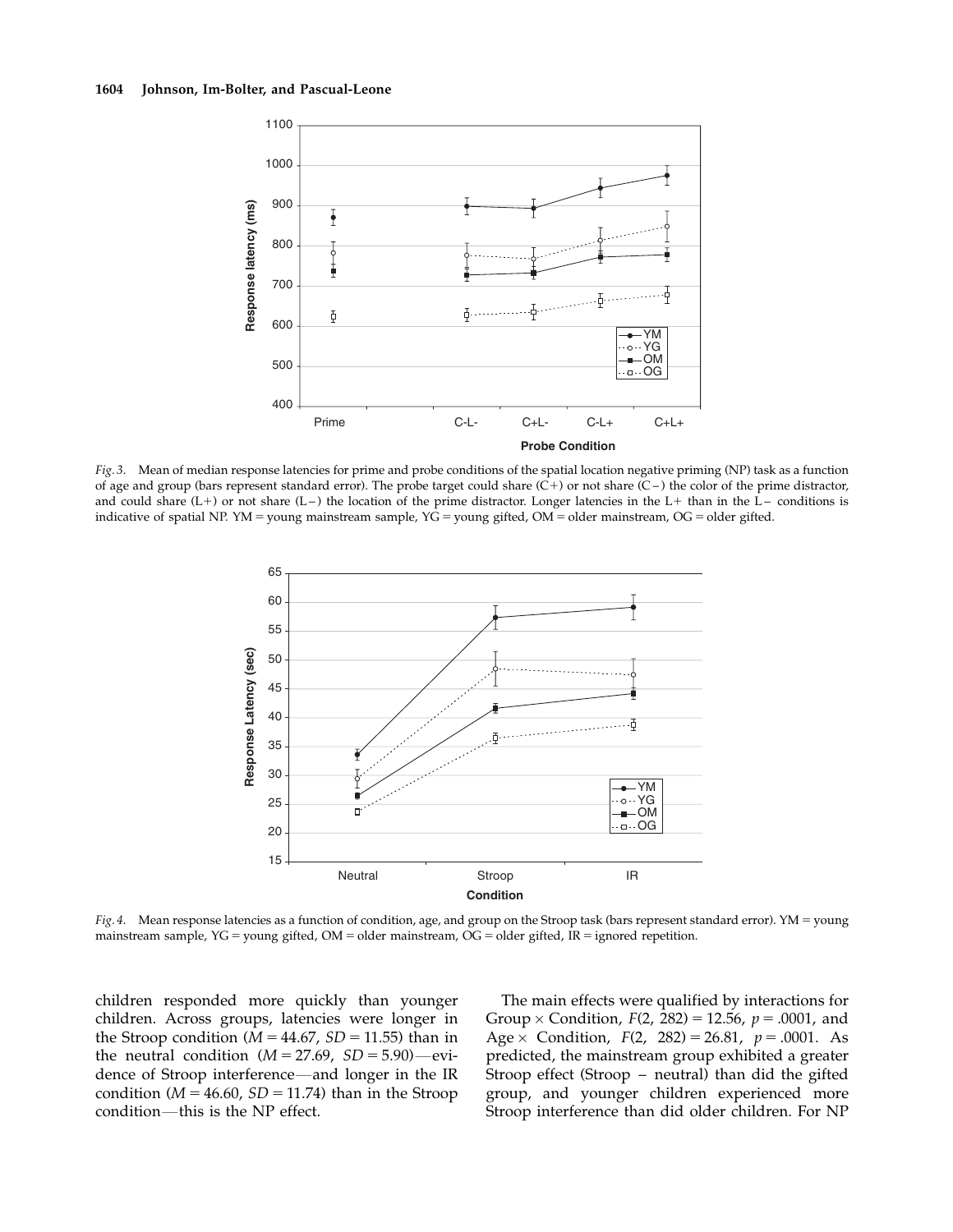

Fig. 5. Mean response latencies as a function of condition, age, and group on the Trail Making Test (bars represent standard error).  $YM =$ young mainstream sample, YG = young gifted, OM = older mainstream, OG = older gifted.

(IR – Stroop), however, only the predicted age effect was supported: Older children exhibited NP but younger children did not. Means for these difference scores appear in Table 2. Analysis of data transformed to correct for non-normality failed to yield a Group  $\times$  Condition effect.

We also examined Stroop and NP difference scores transformed to control for differences in speed in simple color naming. The transformed Stroop score was equal to: (Stroop\_time – neutral\_time)/neutral\_time. A two-way ANOVA yielded a main effect for age,  $F(1, 141) = 11.34$ ,  $MSE = 0.036$ ,  $p < .01$ , with young children scoring higher  $(M = 0.69, SD = 0.21)$ than older children  $(M = 0.57, SD = 0.18)$ . There were no significant effects involving group. When differences in speed of color naming (in the nondistracting neutral condition) were removed from the Stroop interference score, the age effect remained, but the group effect was eliminated. This suggests that the greater Stroop effect originally reported for the mainstream children may be due to slower speed in simple color naming. The greater Stroop effect in younger children cannot be attributed to this, however.

The transformed NP score was equal to: (IR\_time – Stroop\_time)/Stroop\_time. Analysis yielded a main effect for age,  $F(1, 141) = 8.91$ ,  $MSE = 0.010$ ,  $p < .01$ , with older children (*M* = 0.07, *SD* = 0.09) scoring higher than young children  $(M = 0.02)$ ,  $SD = 0.11$ ). Thus, the age difference in NP cannot be explained by differences in latency in the Stroop condition.

Mean number of errors on the Stroop task are reported in Table 2. Analysis of errors yielded main effects for group,  $F(1, 145) = 8.08$ ,  $MSE = 2.06$ ,  $p < .01$ , and condition,  $F(2, 290) = 78.07$ ,  $MSE = 0.84$ ,  $p<.0001$ , as well as a Group  $\times$  Condition interaction,  $F(2, 290) = 5.70$ ,  $p < .01$ . There were fewer errors in the neutral condition than in other conditions. Gifted children had fewer errors than mainstream children in the Stroop and IR conditions, but not in the neutral condition. Thus, gifted children were better able to control or avoid interference from incompatible color words.

Trail Making Test. Mean latencies on the Trail Making Test are plotted in Figure 5. Part A of the test required the child to connect symbols corresponding to a well-learned sequence (the numbers 1 – 15). Part B required the child to interleave two well-learned sequences (letters and numbers). We considered that effortful inhibition would be required to shift efficiently between letters and numbers in part B; therefore, we expected that gifted children and older children would experience less interference in Part B.

A 2 (group)  $\times$  2 (age)  $\times$  2 (part) ANOVA yielded main effects for group,  $F(1, 142) = 43.21$ ,  $MSE = 181.26$ ,  $p < .0001$ ; age,  $F(1, 142) = 28.16$ ,  $p < .0001$ ; and part,  $F(1, 142) = 308.07$ ,  $MSE = 112.97$ ,  $p<.0001$ . Overall, gifted children had shorter latencies than mainstream children, and older children had shorter latencies than younger children. For all groups, Part B took longer than Part A. As predicted, there were interactions for Group  $\times$  Part,  $F(1,$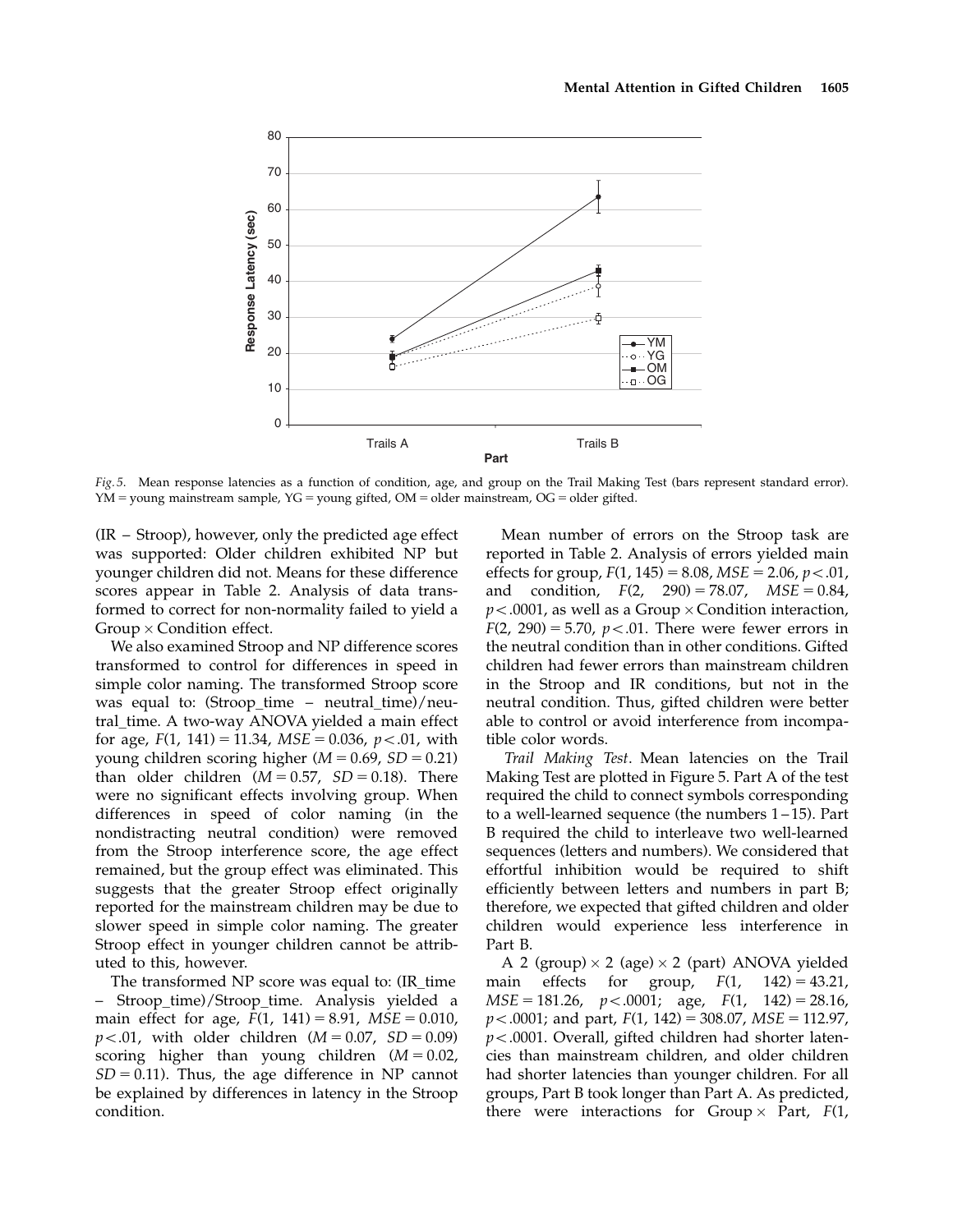

Fig. 6. Mean response latencies as a function of item class, age, and group on the figural intersection task (FIT; bars represent standard error). YM = young mainstream sample, YG = young gifted, OM = older mainstream, OG = older gifted.

142) = 29.96,  $p < .0001$ , and Age  $\times$  Part, F(1, 142) = 15.83,  $p < .0001$ . The Part B – Part A differential was greater for mainstream children than for gifted children and greater for younger children than for older children (see Table 2). There also was an Age  $\times$  Group interaction,  $F(1, 142) = 4.01$ ,  $p < .05$ . Young gifted and older mainstream children did not differ in latency, averaged over the two parts of the test.

The transformed Trail Making difference score was equal to: (Trail B – Trail A)/Trail A. A two-way ANOVA yielded a main effect for group, F(1, 142) = 11.31,  $MSE = 0.740$ ,  $p < .01$ , but no effects involving age. Gifted children experienced less interference on Trail B ( $M = 0.98$ ,  $SD = 0.56$ ) than did mainstream children  $(M = 1.54, SD = 1.01)$ . Thus, latency on Trail A may account for age differences in slowing on Trail B, but this does not account for the gifted advantage on Trail B.

FIT latencies. Mean response latency for each FIT item class is plotted in Figure 6. Research has found that longer latencies are associated with better FIT performance, particularly in the higher item classes (Pascual-Leone, Johnson, Bauer, et al., 2000). A 2 (group)  $\times$  2 (age)  $\times$  6 (item class) ANOVA yielded main effects for age,  $F(1, 145) = 12.61$ ,  $MSE = 61.80$ ,  $p < .001$ , and class,  $F(5, 725) = 120.91$ ,  $MSE = 11.63$ ,  $p<.0001$ . Overall, younger children responded more quickly than older children. Across groups, latency increased with each successive increase in item class, with the exception of Classes 5 and 6, which did not differ. There was an Age  $\times$  Class interaction,  $F(5, 6)$  $725$ ) = 15.86,  $p = .0001$ . There were no differences in latencies between younger and older children for lower item classes (i.e., Classes 2 – 4); however, older children had longer latencies in the higher classes  $(i.e., Classes 5–7)$ . The latency pattern in the FIT was the same for the gifted and mainstream groups.

Analysis of latencies for correct responses yielded similar results. There were no differences between gifted and mainstream groups. Latencies did not differ as a function of age for Classes 2 to 5, but older children had longer latencies in Classes 6 and 7. In sum, gifted children had shorter latencies in relatively simple, speeded tasks (spatial location, Stroop, and Trail Making tasks), but there was no difference in response time between gifted and mainstream groups on a complex problem-solving task (FIT).

## Relationship Between Measures of Speed of Processing and M Capacity

Some researchers have proposed that differences in processing capacity can be explained in large part by developmental and individual differences in speed of processing (e.g., Kail & Salthouse, 1994; Kranzler et al., 1994). We examined the extent to which performance on the M-capacity measures could be accounted for by latency scores. Table 3 contains Pearson correlations between the M-capacity tasks and latency in the simplest condition in each speeded task (i.e., response to the prime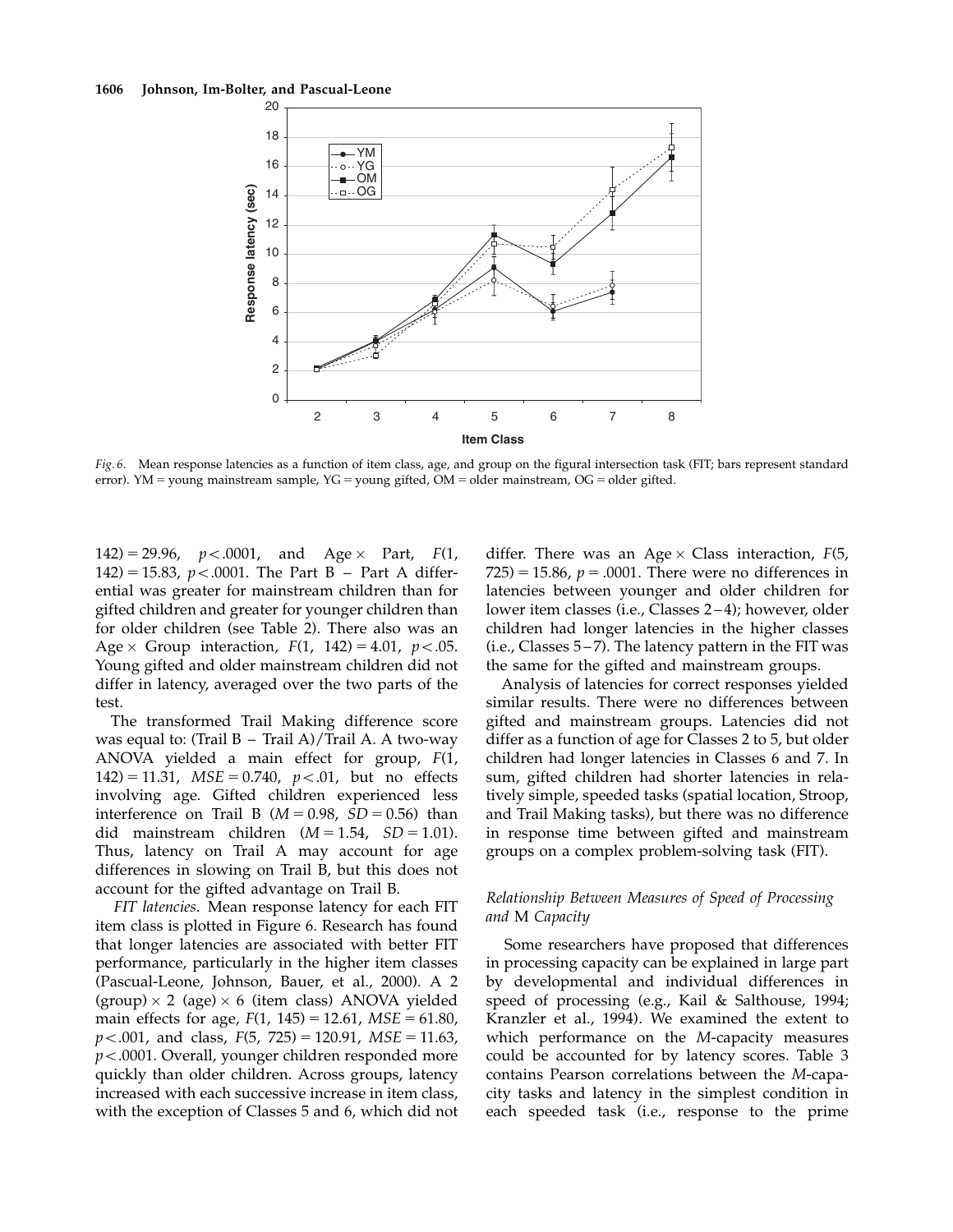|               | CSVI-M  | $FIT-M$             | FIT time            | Prime              | Neutral               | Trail A                     |
|---------------|---------|---------------------|---------------------|--------------------|-----------------------|-----------------------------|
| 1. Age        | $.43**$ | $.50**$             | $31**$              | $-.54***$          | $-.59***$             | $-.37***$                   |
| 2. CSVI-M     |         | $.59***$ $(.49***)$ | $.33***$ $(.22***)$ | $-.52***(-.39***)$ | $-.38***(-.18^*)$     | $-.35***(-.23")$            |
| $3.$ FIT- $M$ |         |                     | $.38***$ $(.26**)$  | $-.53***(-.36***)$ | $-.37***(-.09)$       | $-.40^{**}$ ( $-.24^{**}$ ) |
| 4. FIT time   |         |                     |                     | $-.32***(-.19^*)$  | $-.27$ ** ( $-.12$ )  | $-.14$ $(-.02)$             |
| 5. Prime      |         |                     |                     |                    | $.57***$ ( $.37***$ ) | $.40^{**}$ ( $.27^{**}$ )   |
| 6. Neutral    |         |                     |                     |                    |                       | $.50^{**}$ ( $.37^{**}$ )   |
|               |         |                     |                     |                    |                       |                             |

| Table 3                                                                                                    |  |  |
|------------------------------------------------------------------------------------------------------------|--|--|
| Correlations Between M Measures and Latencies on Speeded Tasks, for Combined Gifted and Mainstream Samples |  |  |

Note: Numbers in parentheses are correlations with the effect of age removed. FIT- $M =$  figural intersections task mental-attentional  $(M)$ score; CSVI-M = compound stimuli visual information M score; FIT time = mean latency in Item Classes 5 to 7; prime = median response time to prime stimuli in the spatial location task; neutral = mean latency in neutral condition of the Stroop task; Trail A = mean latency in Trail Making Test Part A.  $N = 141 - 149$ .<br>\* $p < .05$ . \*\* $p < .01$ .

stimulus in the spatial location task, the neutral condition for the Stroop task, and Trail Part A), across ages for the combined gifted and mainstream samples. Latency for the FIT was averaged across Item Classes 5 to 7 to reflect processing time in complex (M-demanding) items. Latencies in the lower classes (corresponding to processing time in simpler items) did not correlate with other measures, possibly because times were fairly fast and variance was low. Latency in the higher classes of the FIT correlated positively with age and with performance on both M measures (FIT and CSVI). In contrast, latency in the speeded tasks correlated negatively with age and M-capacity scores. Latency in the spatial location task was more strongly related to FIT and CSVI performance than were the other speeded measures. Correlations between M measures and latency scores were reduced when the effect of age was removed, but they remained significantly different from zero for all except the Stroop task. Thus, latency on speeded tasks predicted performance, to some extent, on the M measures, and this was particularly true for the prime condition of the spatial location task—a fairly simple choice RT measure. We performed a series of Group  $\times$  Age analysis of covariance (ANCOVA) to determine whether latency on the speeded tasks could in fact account for group or age differences on the M measures.

For each of the FIT-M and CSVI-M scores we first covaried response time to the prime stimulus; then prime and Trail A latencies; then prime, Trail A, and neutral latencies. In each case, the age and group effects remained significant for the FIT-M score. For the CSVI, covarying latency eliminated the age effect, but the significant group effect was maintained. Thus, the gifted advantage on the M measures cannot be explained in terms of greater speed of processing.

## Relationships Between Measures of Inhibition and M Capacity

We examined correlations between measures of inhibition. We expected to find correlations between measures requiring effortful inhibition but not necessarily between measures of effortful versus automatic inhibition. We also examined the extent to which age and group differences on M-capacity measures could be accounted for by measures of inhibition. Some researchers have proposed that differences in processing capacity can be explained largely in terms of inhibitory processes (e.g., Bjorklund & Harnishfeger, 1990; Harnishfeger & Bjorklund, 1993, 1994).

Pearson product moment correlations were computed for selected scores from the inhibition measures, for the total sample, with and without the effect of age (see Table 4). To not confound indexes of inhibition and susceptibility to interference with overall differences in response time, we used the transformed difference scores, described earlier. The resulting spatial NP and Stroop NP scores should index efficiency of automatic and effortful inhibition, respectively. The Stroop effect and Trail B scores should reflect susceptibility to interference in tasks requiring mental effort.

There was no correlation between the two measures of NP (spatial and Stroop NP). This is consistent with our claim that the two tasks tap different kinds of inhibition (automatic vs. effortful). Contrary to expectation, the two measures of susceptibility to interference (Stroop effect and Trail B) did not correlate with each other. Moreover, Trail B did not correlate with the score we considered to index effortful inhibition (Stroop NP). There was, however, a negative correlation, as expected, between Stroop NP and the magnitude of the Stroop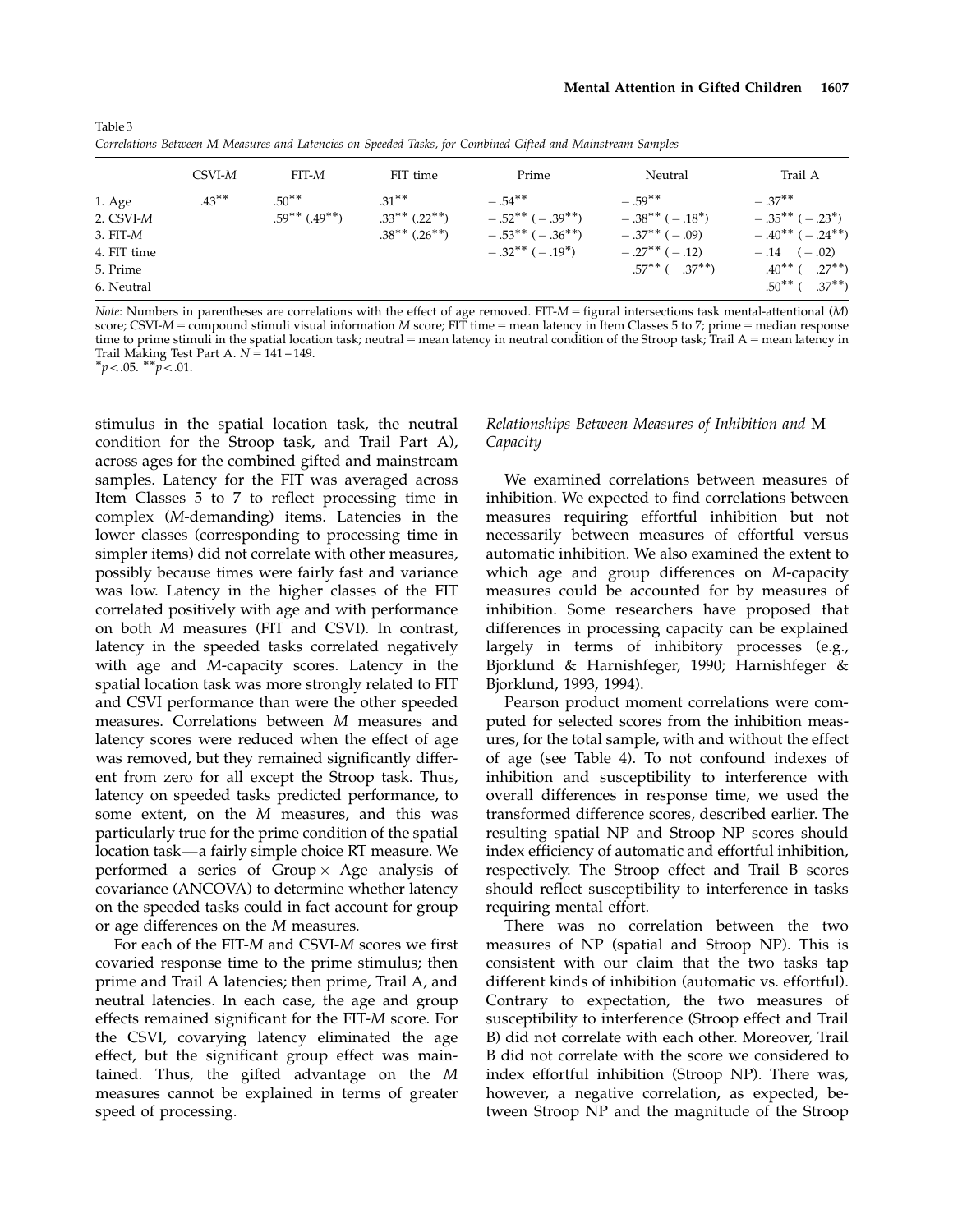#### 1608 Johnson, Im-Bolter, and Pascual-Leone

Table 4

|               | Spatial NP      | Stroop NP        | Stroop effect      | Trail B         |  |
|---------------|-----------------|------------------|--------------------|-----------------|--|
| Age           | $-.08$          | $.17*$           | $-.27***$          | $-.19*$         |  |
| CSVI-M        | $-.07(-.04)$    | $.02(-.06)$      | $-.24***(-.15)$    | $-.15(-.09)$    |  |
| $FIT-M$       | .05)<br>$.01$ ( | $.09(-.01)$      | $-.19*$ ( $-.08$ ) | $-.11 (-.01)$   |  |
| FIT time      | $.09$ ( $.13$ ) | $.05$ ( $.02$ )  | $-.08$ (<br>.00    | $.01$ ( $.08$ ) |  |
| Spatial NP    |                 | $-.01$ ( $.00$ ) | .02)<br>$.02\,$    | $.14$ ( $.14$ ) |  |
| Stroop NP     |                 |                  | $-.29***(-.26***)$ | $.02$ ( $.05$ ) |  |
| Stroop effect |                 |                  |                    | $.15(-.11)$     |  |

Correlations Between M Measures and Transformed Inhibition Measures for Combined Gifted and Mainstream Samples

Note: FIT- $M =$  figural intersections task mental-attentional (M) score; CSVI- $M =$  compound stimuli visual information M score; FIT time = mean latency in Item Classes 5 to 7.  $N = 141 - 147$ . Numbers in parentheses are correlations with the effect of age removed. RT (reaction time) in the following formulas refers to latency. Spatial  $NP = ((mean of C + L + and C - L + RT) -$ (reaction time) in the following formulas refers to latency. Spatial NP = ((mean of C+L+ and C-L+ RT) – baseline C-L-)/C-L-. Stroop NP = (IR\_RT – Stroop\_RT)/Stroop\_RT. Stroop effect = (Stroop\_RT–neutral\_RT)/neutral\_RT. Trail B = (Trail\_B–Trail\_A)/Trail\_A.  $*_{p$  < .05.  $^{**}p$  < .01.

effect: Efficient inhibition in the task (NP) was associated with reduced Stroop interference.

The two M measures correlated negatively with the Stroop measure of susceptibility to interference, suggesting that interference proneness may be a liability in the M tasks. These correlations became statistically nonsignificant, however, when age was partialed out.

Finally, we used ANCOVA to determine whether differences in the transformed Stroop score could account for age and group differences on the M measures. This was not so: Age and group effects remained significant for FIT-M and CSVI-M.

#### Discussion

Gifted children often outperform their mainstream peers on measures of cognitive functioning, and these advanced abilities have been attributed to faster rates of information processing or to more efficient inhibitory processes (Alexander et al., 1995; Coyle, Read, Gaultney, & Bjorklund, 1998; Harnishfeger & Bjorklund, 1994; Kranzler et al., 1994; Saccuzzo et al., 1994). As hypothesized, we found that gifted children responded more quickly than their mainstream peers on speeded tasks that ranged from choice RT (spatial location task), to color naming (Stroop task), to interleaving of numeric and alphabetic sequences (Trail Making Test). Also, consistent with prediction, we found that gifted children were better able to resist interference in tasks that required effortful inhibition (Stroop effect and Trail Making Test). This result was obtained when task latencies were examined. Analysis of transformed scores (which controlled for differences in speed in the control condition of each task) suggested, however, that reduced Stroop interference might be due to greater speed in basic color naming rather than to superior inhibitory ability in gifted children. In contrast, speed in number sequencing did not account for reduced interference for gifted children in the Trail Making Test. Speed in Part B of the Trail Making Test requires fairly sophisticated control of mental attention (inhibition and activation processes), and it may be that gifted children excel in control of attention rather than in efficiency of inhibition, per se.

The NP tasks showed a different pattern from the tasks that tapped proneness to interference. Gifted children showed equivalent NP to mainstream children on both NP tasks. Gifted children may be quicker to apply their attentional resources to tasks; however, NP may reflect the residual effect of the magnitude of inhibition (attentional interruption) that was applied. Our results suggest that this magnitude may not differ between gifted and mainstream children.

The speeded tasks in the present study were not the simple elementary cognitive tasks often used in the intelligence literature (e.g., Kranzler et al., 1994). Latencies, even in the control conditions in the present study, reflected more or less complex cognitive processes plus motor processes. These tasks were not, however, unlike the speeded tasks often used in the developmental literature (e.g., Kail, 1988, 1991).

As predicted, gifted children scored higher than mainstream children on the  $M$ -capacity tasks—measures of the power of their effortful activation processes. This is consistent with findings that gifted children often excel on working-memory-span measures (e.g., Saccuzzo et al., 1994; Schofield & Ashman, 1987; Segalowitz et al., 1992) and that working memory is highly related to the general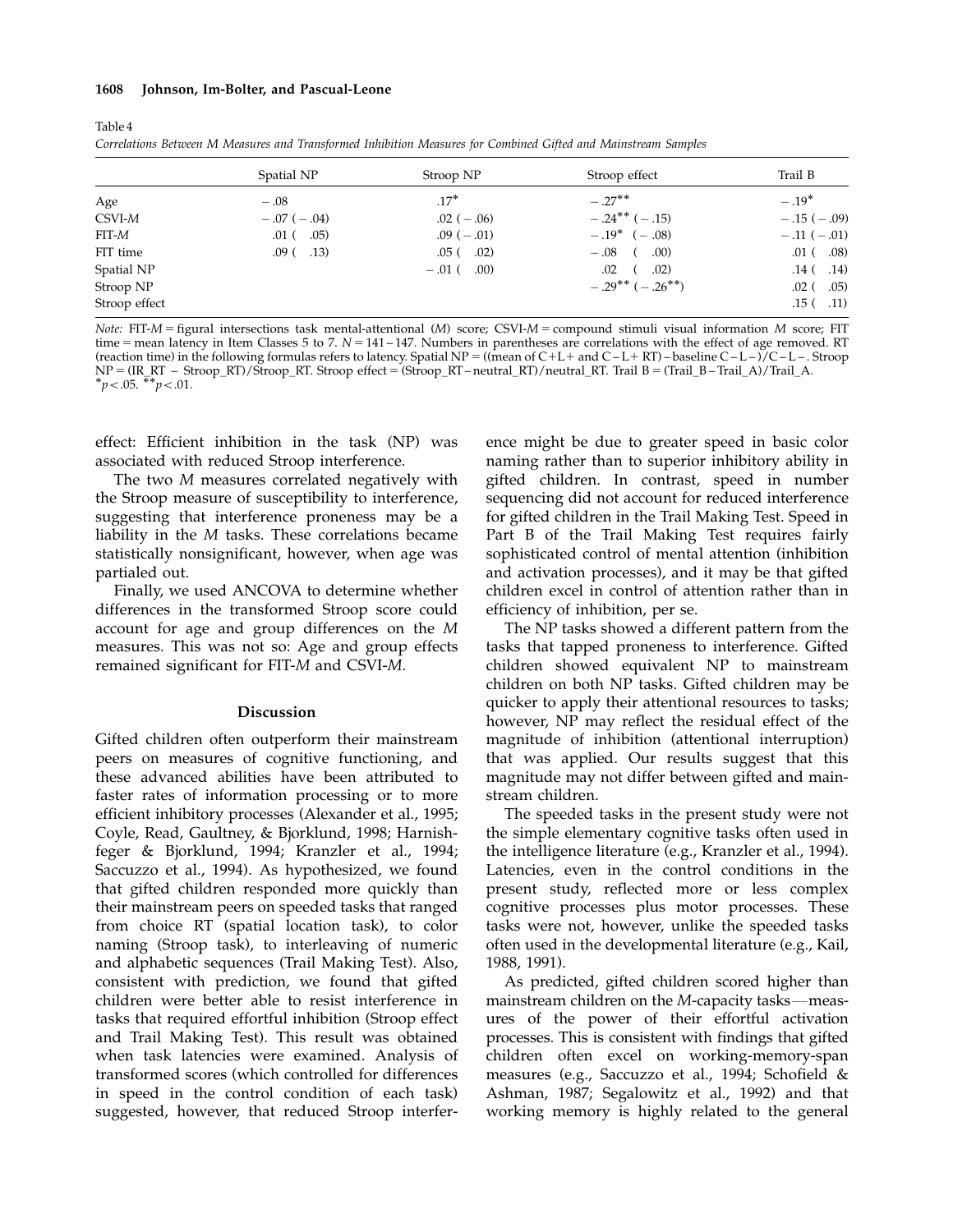factor of intelligence in adults (e.g., Engle et al., 1999; Kyllonen, 2002). The mean M-capacity scores for the mainstream children were in line with theoretical predictions based on the children's ages. The gifted groups, however, scored about one stage (i.e., 1 or 2 years) above their age-predicted levels. Covarying latencies in the speeded tasks did not eliminate the gifted advantage on either of the M measures. Likewise, covarying a measure of inhibition failed to eliminate group differences on the M measures. Response time patterns on the  $FIT$ —a complex problem-solving task—were similar for gifted and mainstream samples. This is consistent with the claim that gifted children may strategically moderate their speed of responding to suit the demands of the task (e.g., Reams et al., 1990; Sternberg & Davidson, 1982), suggesting a superior executive know-how.

The gifted advantage on the M-capacity measures, thus, is not due to greater speed in basic processing or to superior inhibitory ability. Does it reflect enhanced capacity, or can it be explained in terms of superior executive strategies? The current set of data does not allow us to decide between these two possibilities. The research literature suggests that gifted children have superior executive abilities: For example, they quickly develop problem-solving strategies and are flexible in their strategy use (e.g., Coyle et al., 1998; Gaultney, Bjorklund, & Goldstein, 1996; Shore, 2000). Other data suggest that gifted children may more readily apply strategies that can reduce the capacity demand of FIT items (Bauer, 2003). However, Gaultney et al. (1996) and Harnishfeger and Bjorklund (1990) found that gifted children showed an advantage in a free-recall task that could not be explained in terms of strategic processes alone. Furthermore, in the present study, the latency pattern on the FIT was identical for gifted and mainstream children (see Figure 6), suggesting that the two groups may have been using similar strategies and persisting in problem solution to the same degree. Thus, at least some gifted children may be advanced in both capacity and executive processing.

Patterns of age differences were largely consistent with predictions. Consistent with past research (e.g., Kail, 1988, 1991), older children were faster than younger children on the speeded tasks. Older children were better able to control interference on the Stroop task and Trail Making Test. Analysis of transformed scores suggested that speed of processing might account for the age differential on the Trail Making Test but not for increased Stroop interference in the younger children. Young and older children showed equivalent NP on the spatial location NP task. This is congruent with previous

research (Simone & McCormick, 1999; Tipper & McLaren, 1990) and suggests that automatic inhibition may be well established by the early school years. Also consistent with previous research (Tipper et al., 1989; Visser, Das-Smaal, & Kwakman, 1996), NP in the Stroop task was shown only by older children, suggesting that effortful inhibition may have a longer developmental course.

As expected, older children scored higher than younger children on M-capacity measures. Covarying speed removed the age effect for the CSVI-M score but not for the FIT-M score. Although children were not instructed to respond quickly on the CSVI, speed may have provided some advantage, because the stimulus card was displayed for only 6s. There was a small negative correlation between Stroop interference score and each of the M measures; however, these correlations became statistically nonsignificant when age was partialed out. Covarying the transformed Stroop interference score did not eliminate the age effect for either M-capacity measure.

Support for the distinction between automatic and effortful inhibition was mixed. As noted earlier, group and age differences were restricted to tasks that required effortful inhibition, as predicted. As expected, the measure of automatic inhibition did not correlate with the measures of effortful inhibition. However, contrary to prediction, measures of effortful inhibition also failed to intercorrelate. This is consistent with Dempster's (1993) proposal that inhibition is a family of specialized inhibitory processes, each operating under certain circumstances and under different task demands (see also Nigg, 2000). The only correlation significantly different from zero was within a single task—the Stroop-interference and NP scores from the Stroop task. This suggests that efficiency of inhibition may be negatively related to degree of experienced interference within a type of task. However, it appears to be difficult to measure inhibition as a stable ability, and researchers need to be aware of task demands and type of inhibition required when selecting measures of inhibitory processes. Few studies have examined associations between different measures of inhibition. Carlson and Moses (2001) reported moderate correlations among 10 tasks thought to measure inhibitory control in preschoolers. However, other researchers studying older children or adults have failed to find correlations between measures of inhibition derived from different tasks (e.g., Band, van der Molen, Overtoom, & Verbaten, 2000; Kramer, Humphrey, Larish, Logan, & Strayer, 1994; Shilling, Chetwynd, & Rabbitt, 2002). Johnson et al. (2003) have obtained correlational data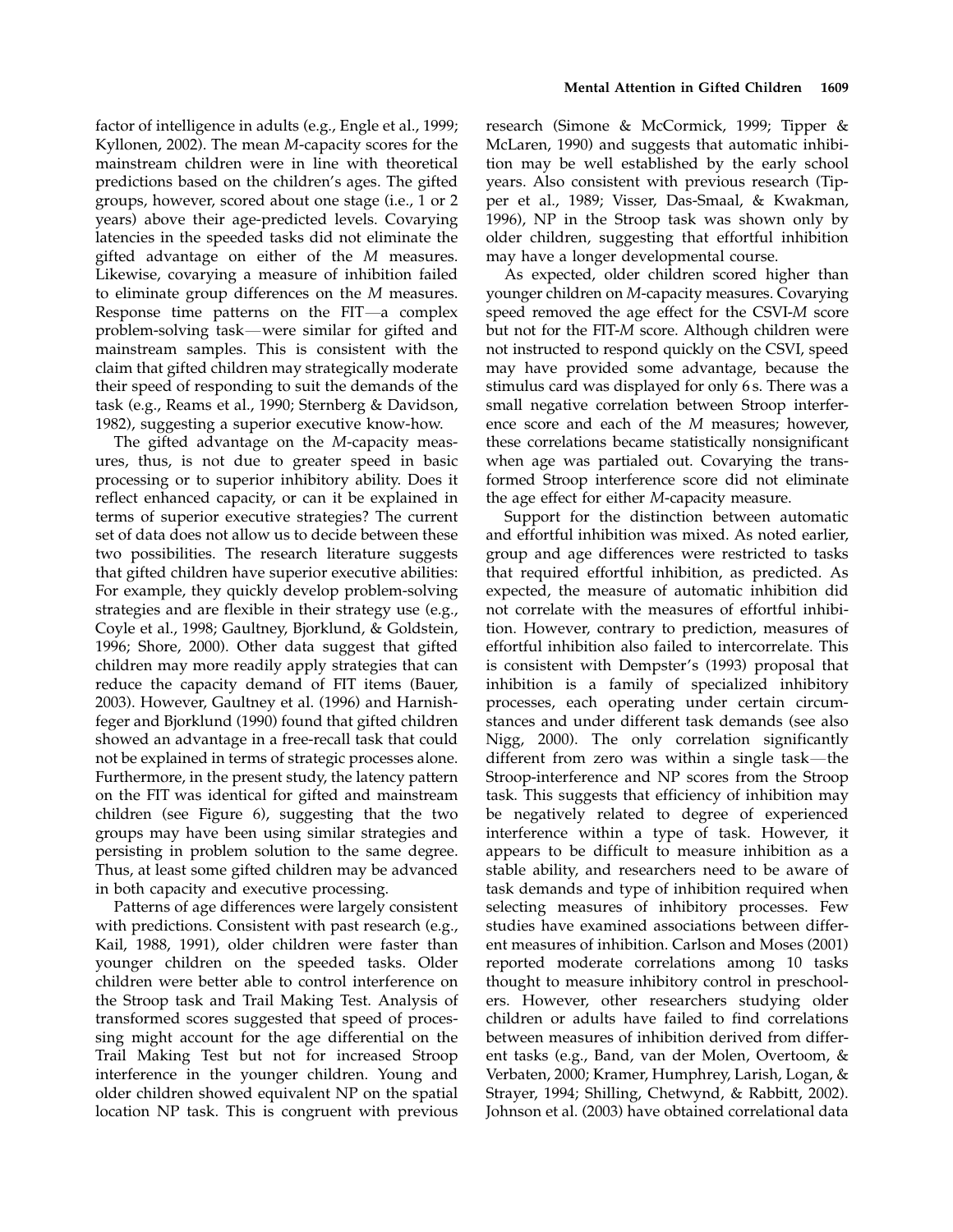with adults supporting the distinction between automatic and effortful inhibition; however, the current results raise the question of whether these two types of inhibition can be easily separated empirically.

Although both inhibition and speed of processing have been proposed to have a primary role in determining cognitive capacity, there was no evidence to suggest that efficiency of inhibition or speed of processing might explain the gifted advantage on measures of M capacity. This negative result is consistent with our claim that mental attention, in gifted as well as mainstream children, has distinct inhibition and activation mechanisms that interact in producing cognitive performance (Pascual-Leone, 1987, 1995, 2000; Pascual-Leone, Johnson, Baskind, et al., 2000). This is also consistent with Band et al.'s (2000) finding of different developmental trajectories for speed of response activation and speed of response inhibition.

Finally, one might ask what the results tell us about gifted cognition. Analyses consistently yielded main effects for group and age, but no interactions between group and age. For the most part, young gifted children performed at similar levels to older mainstream children, suggesting that gifted children were developmentally advanced in the processes tested here. This was the case in the M-capacity measures, overall latencies in the speeded tasks, and measures of resistance to interference. There were a few exceptions to this pattern, however, when gifted children performed more like their mainstream peers. In the spatial location task, gifted children experienced NP to the same extent as mainstream children, but young children in both groups experienced enhanced NP when the target matched the previous distractor in both location and color. Older participants were sensitive only to the location match. In the Stroop task, neither of the young groups exhibited NP, but both older groups did (and to the same degree). The latency pattern on the FIT was distinguished in terms of item class and age but not in terms of giftedness. Young children in both groups began to spend less time on task solution at Item Class 5, which was two units beyond their agepredicted capacity. Older children, in contrast, continued to persist in the higher item classes.

This pattern of results is consistent with our theoretical view that the group variable is mainly expressing children's executive know-how, and the age variable is expressing a trade-off (difference) between the children's M capacity and the M demand of the tasks. The spatial location task has low demand, and here we found no age difference in

degree of NP. The Stroop is a task with relatively higher M demand and executive demand, and here we found negative NP only for older children. Consistent with this view are the latency data for the FIT, a task that is graded in M demand. Differences related to age were found in the higher item classes but not in the lower classes, irrespective of group.

For the most part, the effect sizes for age were larger than those for group (see Table 2). The major exception was for the Trail Making Test, in which the group effect was higher. Again, this suggests that gifted children may excel in control of attention when inhibition and activation processes must be coordinated (consistent with Engle et al.'s, 1999, view of the relationship between controlled attention and  $g$ ). At the same time, the generally larger effect sizes for age may be a function of the age range tested and the complexity levels of the tasks. Research with older age groups, for example, might yield a different pattern of effect sizes.

In sum, the present results suggest that gifted children perform at an advanced level on measures of M capacity, speed of processing, and ability to control effortfully interference. They do not appear, however, to be developmentally advanced in inhibition as measured by the NP paradigm. We see mental attention as a functional system constituted by brain resources for activation of relevant schemes and inhibition of irrelevant schemes, along with executive processes for controlling (mobilizing and allocating) these resources (Pascual-Leone, 1987, 1995, 2000). Most likely, gifted children excel at executive control of effortful mental-attentional processes, but not in inhibitory ability, per se. The current data leave open the question of whether gifted children have greater resources for holding relevant information active.

#### References

- Alexander, J. M., Carr, M., & Schwanenflugel, P. J. (1995). Development of metacognition in gifted children: Directions for future research. Developmental Review, 15, 1-37.
- Baddeley, A. D. (2001). Is working memory still working? American Psychologist, 56, 851 – 864.
- Baillargeon, R., Pascual-Leone, J., & Roncadin, C. (1998). Mental-attentional capacity: Does cognitive style make a difference? Journal of Experimental Child Psychology, 70, 143 – 166.
- Ball, C., Mann, L., & Stamm, C. (1994). Decision-making abilities of intellectually gifted and mainstream children. Australian Journal of Psychology, 46, 13 – 20.
- Band, G. P. H., van der Molen, M. W., Overtoom, C. C. E., & Verbaten, M. N. (2000). The ability to activate and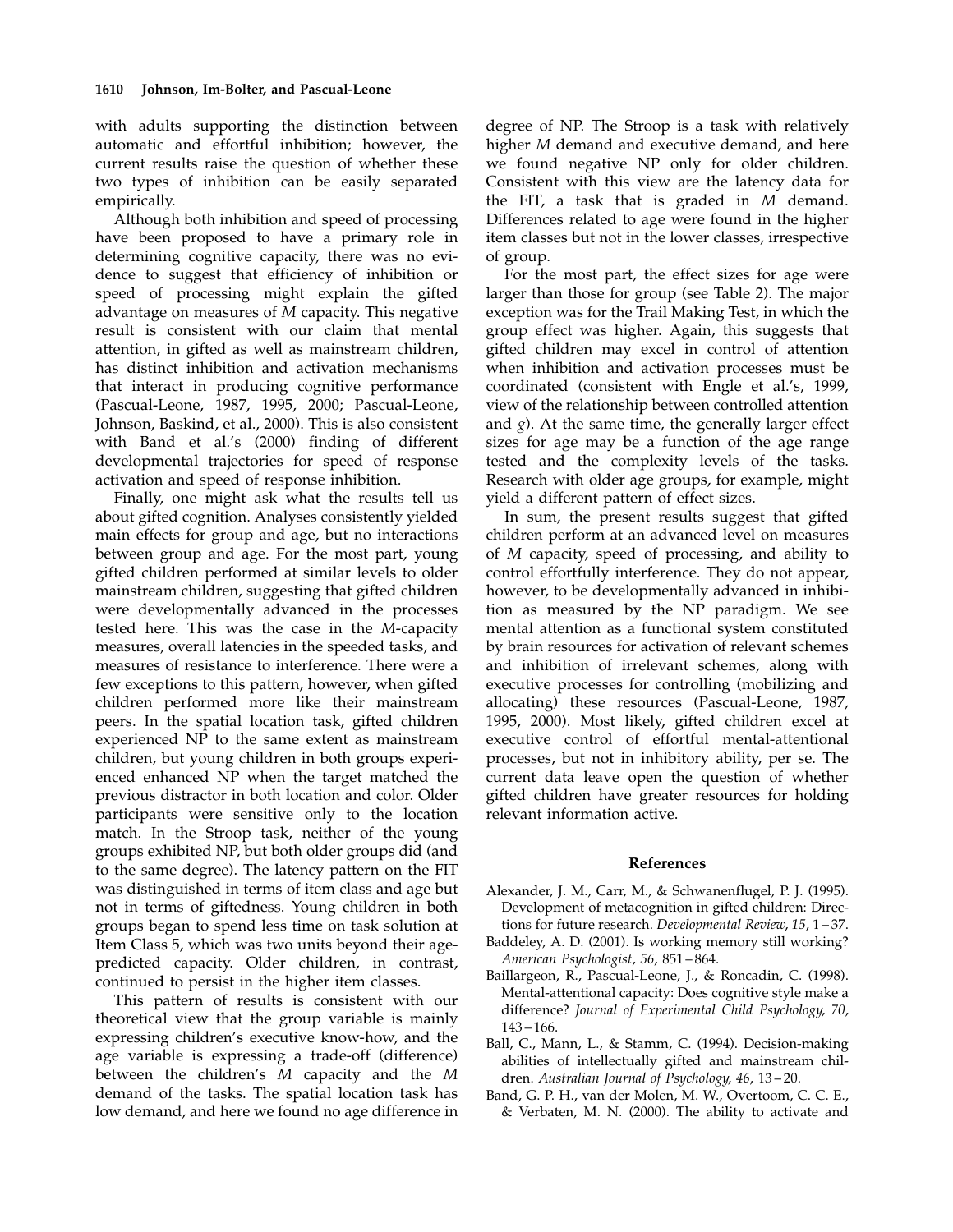inhibit speeded responses: Separate developmental trends. Journal of Experimental Child Psychology, 75,  $263 - 290$ .

- Bauer, S. (2003). The revised Figural Intersection Task (FIT-00): Developmental issues of validity and reliability. Master's thesis, York University, in preparation.
- Bjorklund, D. F., & Harnishfeger, K. K. (1990). The resources construct in cognitive development: Diverse sources of evidence and a theory of inefficient inhibition. Developmental Review, 10, 48-71.
- Borkowski, J. G., & Peck, V. A. (1986). Causes and consequences of metamemory in gifted children. In R. J. Sternberg & J. E. Davidson (Eds.), Conceptions of giftedness (pp. 182-200). New York: Cambridge University Press.
- Brewer, N. (1987). Processing speed, efficiency, and intelligence. In J. G. Borkowski & J. D. Day (Eds.), Cognition in special children: Comparative approaches to retardation, learning disabilities, and giftedness (pp. 15 – 48). Norwood, NJ: Ablex.
- Carlson, S. M., & Moses, L. J. (2001). Individual differences in inhibitory control and children's theory of mind. Child Development, 72, 1032 – 1053.
- Caropreso, E. J., & White, C. S. (1994). Analogical reasoning and giftedness: A comparison between identified gifted and nonidentified gifted children. Journal of Educational Research, 87, 271 – 278.
- Christ, S. E., White, D. A., Mandernach, T., & Keys, B. A. (2001). Inhibitory control across the life span. Developmental Neuropsychology, 20, 653 – 669.
- Cohn, S. J., Carlson, J. S., & Jensen, A. R. (1985). Speed of information processing in academically gifted youths. Personality and Individual Differences, 6, 621 – 629.
- Cowan, N. (2001). The magical number 4 in short-term memory: A reconsideration of mental storage capacity. Behavioral and Brain Sciences, 24, 87 – 185.
- Coyle, T. R., Read, L. E., Gaultney, J. F., & Bjorklund, D. F. (1998). Giftedness and variability in strategic processing on a multitrial memory task: Evidence for stability in gifted cognition. Learning and Individual Differences, 10,  $273 - 290.$
- Dalrymple-Alford, E. C., & Budayr, B. (1966). Examination of some aspects of the Stroop color-word test. Perceptual and Motor Skills, 23, 1211 – 1214.
- Dark, V. J., & Benbow, C. P. (1991). Differential enhancement of working memory with mathematical versus verbal precocity. Journal of Educational Psychology, 83,  $48 - 60.$
- Davidson, J. E. (1986). The role of insight in giftedness. In R. J. Sternberg & J. E. Davidson (Eds.), Conceptions of giftedness (pp. 201 – 222). New York: Cambridge University Press.
- Davidson, J. E., & Sternberg, R.J (1984). The role of insight in intellectual giftedness. Gifted Child Quarterly, 28, 58 – 64.
- Dempster, F. N. (1993). Resistance to interference: Developmental changes in a basic processing mechanism. In M. L. Howe & R. Pasnak (Eds.), Emerging themes in

cognitive development: Volume I: Foundations (pp. 3 – 27). New York: Springer-Verlag.

- Durston, S., Thomas, K., Yang, Y., Ulug, A., Zimmerman, R., & Casey, B. (2002). A neural basis for the development of inhibitory control. Developmental Science, 5, F9 – F16.
- Engle, R. W., Tuholski, S., Laughlin, J., & Conway, A. R. A. (1999). Working memory, short-term memory and general fluid intelligence: A latent variable approach. Journal of Experimental Psychology: General, 128, 309 – 331.
- Ferretti, R. P., & Butterfield, E. C. (1992). Intelligencerelated differences in the learning, maintenance, and transfer of problem-solving strategies. Intelligence, 16,  $207 - 223$ .
- Fox, E. (1995). Negative priming from ignored distractors in visual selection: A review. Psychonomic Bulletin and Review, 2, 145 – 173.
- Gaultney, J. F., Bjorklund, D. F., & Goldstein, D. (1996). To be young, gifted, and strategic: Advantages for memory performance. Journal of Experimental Child Psychology, 61,  $43 - 66.$
- Geary, D. C., & Brown, S. C. (1991). Cognitive addition: Strategy choice and speed-of-processing differences in gifted, normal, and mathematically disabled children. Developmental Psychology, 27, 398 – 406.
- Halford, G. S., Wilson, W., & Phillips, S. (1998). Processing capacity defined by relational complexity: Implications for comparative, developmental, and cognitive psychology. Behavioral and Brain Sciences, 21, 803 – 864.
- Harnishfeger, K. K. (1995). Development of cognitive inhibition: Theories, definitions, and research evidence. In F. N. Dempster & C. J. Brainerd (Eds.), Interference and inhibition in cognition (pp. 175 – 204). San Diego, CA: Academic Press.
- Harnishfeger, K. K., & Bjorklund, D. F. (1990). Strategic and nonstrategic factors in gifted children's free recall. Contemporary Educational Psychology, 15, 346 – 363.
- Harnishfeger, K. K., & Bjorklund, D. F. (1993). The ontogeny of inhibition mechanisms: A renewed approach to cognitive development. In M. L. Howe & R. Pasnak (Eds.), Emerging themes in cognitive development: Volume I: Foundations (pp. 28 – 49). New York: Springer-Verlag.
- Harnishfeger, K. K., & Bjorklund, D. F. (1994). A developmental perspective on individual differences in inhibition. Learning and Individual Differences, 6, 331 – 355.
- Houghton, G., & Tipper, S. P. (1994). A model of inhibitory mechanisms in selective attention. In D. Dagenbach & T. H. Carr (Eds.), Inhibitory processes in attention, memory, and language (pp. 53 – 112). San Diego, CA: Academic Press.
- Houghton, G., Tipper, S. P., Weaver, B., & Shore, D. I. (1996). Inhibition and interference in selective attention: Some tests of a neural network model. Visual Cognition, 3, 119 – 164.
- Johnson, J. M., Fabian, V., & Pascual-Leone, J. (1989). Quantitative hardware stages that constrain language development. Human Development, 32, 245 – 271.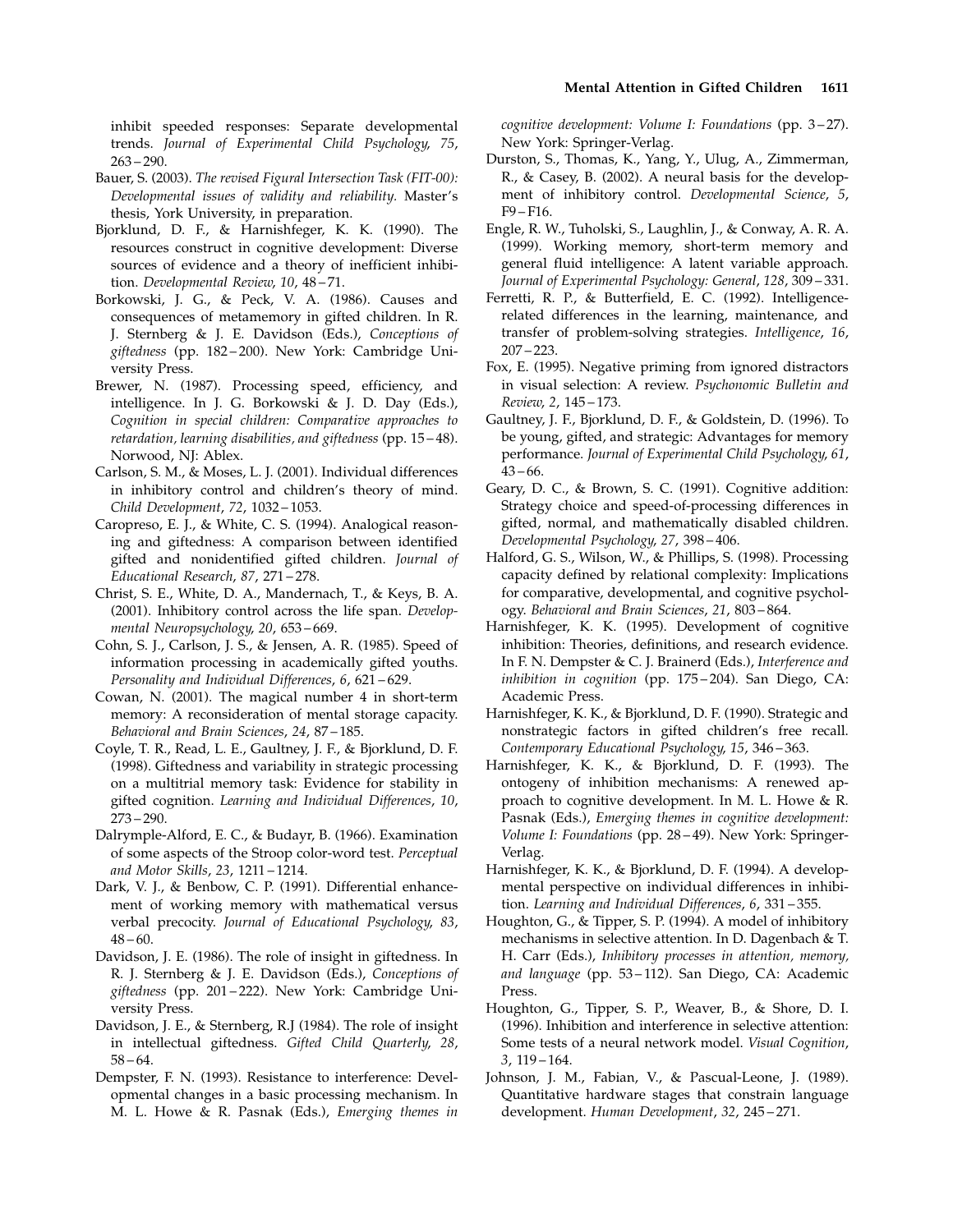#### 1612 Johnson, Im-Bolter, and Pascual-Leone

- Johnson, J. M., Im-Bolter, N., & Pascual-Leone, J. (2003). Central inhibitory processes: Are they one or many? Manuscript in preparation.
- Kail, R. (1988). Developmental functions for speeds of cognitive processes. Journal of Experimental Child Psychology, 45, 339 – 364.
- Kail, R. (1991). Developmental change in speed of processing during childhood and adolescence. Psychological Bulletin, 109, 490 – 501.
- Kail, R., & Salthouse, T. A. (1994). Processing speed as a mental capacity. Acta Psychologica, 86, 199 – 255.
- Kramer, A. F., Humphrey, D. G., Larish, J. F., Logan, G. D., & Strayer, D. L. (1994). Aging and inhibition: Beyond a unitary view of inhibitory processes in attention. Psychology and Aging, 9, 491-512.
- Kranzler, J. H., Whang, P. A., & Jensen, A. R. (1994). Task complexity and the speed and efficiency of elemental informational processing: Another look at the nature of intellectual giftedness. Contemporary Educational Psychology, 19, 447 – 459.
- Kyllonen, P. C. (2002). G: Knowledge, speed, strategies or working memory capacity? A systems perspective. In R. J. Sternberg & E. L. Grigorenko (Eds.), The general factor of intelligence (pp. 415 – 445). Mahwah, NJ: Erlbaum.
- Lane, D. M., & Peterson, D. A. (1982). The development of selective attention. Merrill-Palmer Quarterly, 28, 331 – 337.
- Lehto, J. E., Juujärvi, P., Kooistra, L., & Pulkkinen, L. (2003). Dimensions of executive functioning: Evidence from children. British Journal of Developmental Psychology,  $21, 59 - 80.$
- Lorsbach, T. C., & Reimer, J. (1997). Developmental changes in the inhibition of previously relevant information. Journal of Experimental Child Psychology, 64, 317 – 342.
- May, C. P., Kane, M. J., & Hasher, L. (1995). Determinants of negative priming. Psychological Bulletin, 118, 35 – 54.
- Miller, R., Pascual-Leone, J., Campbell, C., & Juckes, T. (1989). Cross-cultural similarities and differences on two neo-Piagetian tasks. International Journal of Psychology, 24, 293 – 313.
- Milliken, B., Tipper, S. P., & Weaver, B. (1994). Negative priming in a spatial localization task: Feature mismatching and distractor inhibition. Journal of Experimental Psychology: Human Perception and Performance, 20,  $624 - 646.$
- Miyake, A., Friedman, N., Emerson, M., Witzki, A., & Howerter, A. (2000). The unity and diversity of executive functions and their contributions to complex "frontal lobe" tasks: A latent variable analysis. Cognitive Psychology, 41, 49-100.
- Morris, R. D. (1996). Relationships and distinctions among the concepts of attention, memory, and executive function: A developmental perspective. In G. R. Lyon & N. A. Krasnegor (Eds.), Attention, memory, and executive function (pp. 11-16). Baltimore: Brookes.
- Neill, T. W., Valdes, L. A., & Terry, K. M. (1995). Selective attention and the inhibitory control of cognition. In F. N. Dempster & C. J. Brainerd (Eds.), Interference and

inhibition in cognition (pp. 207 – 261). San Diego, CA: Academic Press.

- Nielson, K. A., Langenecker, S. A., & Garavan, H. (2002). Differences in the functional neuroanatomy of inhibitory control across the adult life span. Psychology and Aging, 17, 56 – 71.
- Nigg, J. T. (2000). On inhibition/disinhibition in developmental psychopathology: Views from cognitive and personality psychology and a working inhibition taxonomy. Psychological Review, 126, 220 – 246.
- Pascual-Leone, J. (1970). A mathematical model for the transition rule in Piaget's developmental stages. Acta Psychologica, 63, 301 – 345.
- Pascual-Leone, J. (1978). Compounds, confounds and models in developmental information processing: A reply to Trabasso and Foellinger. Journal of Experimental Child Psychology, 26, 18-40.
- Pascual-Leone, J. (1984). Attention, dialectic, and mental effort: Towards an organismic theory of life stages. In M. L. Commons, F. A. Richards, & C. Armon (Eds.), Beyond formal operations: Late adolescent and adult cognitive development (pp. 182-215). New York: Praeger.
- Pascual-Leone, J. (1987). Organismic processes for neo-Piagetian theories: A dialectical causal account of cognitive development. International Journal of Psychology, 22, 531 – 570.
- Pascual-Leone, J. (1995). Learning and development as dialectical factors in cognitive growth. Human Development, 38, 338 – 348.
- Pascual-Leone, J. (1997). Metasubjective processes: The missing ''lingua franca'' of cognitive science. In D. Johnson, & C. Erneling (Eds.), The future of the cognitive revolution (pp. 75-101). New York: Oxford University Press.
- Pascual-Leone, J. (1998). To appraise developmental difficulty or mental demand, relational complexity is not enough. Behavioral and Brain Sciences, 21, 843 – 944.
- Pascual-Leone, J. (2000). Reflections on working memory: Are the two models complementary? Journal of Experimental Child Psychology, 77, 138 – 154.
- Pascual-Leone, J. (2001). If the magical number is 4, how does one account for operations within working memory? Behavioral and Brain Sciences, 24, 136 – 138.
- Pascual-Leone, J. (in press). Hidden operators of mental attention applying on LTM give the illusion of a separate working memory. Behavioral and Brain Sciences.
- Pascual-Leone, J., & Baillargeon, R. (1994). Developmental measure of mental attention. International Journal of Behavioral Development, 17, 161 – 200.
- Pascual-Leone, J., Baillargeon, R., Lee, C., & Ho, G. W. (1990). Towards standardization of mental capacity testing. Department of Psychology Report 199, York University, Toronto.
- Pascual-Leone, J., & Ijaz, H. (1989). Mental capacity testing as a form of intellectual-developmental assessment. In R. Samuda, S. Kong, J. Cummings, J. Pascual-Leone, & J. Lewis (Eds.), Assessment and placement of minority students (pp. 144-171). Lewiston, NY: Hogrefe.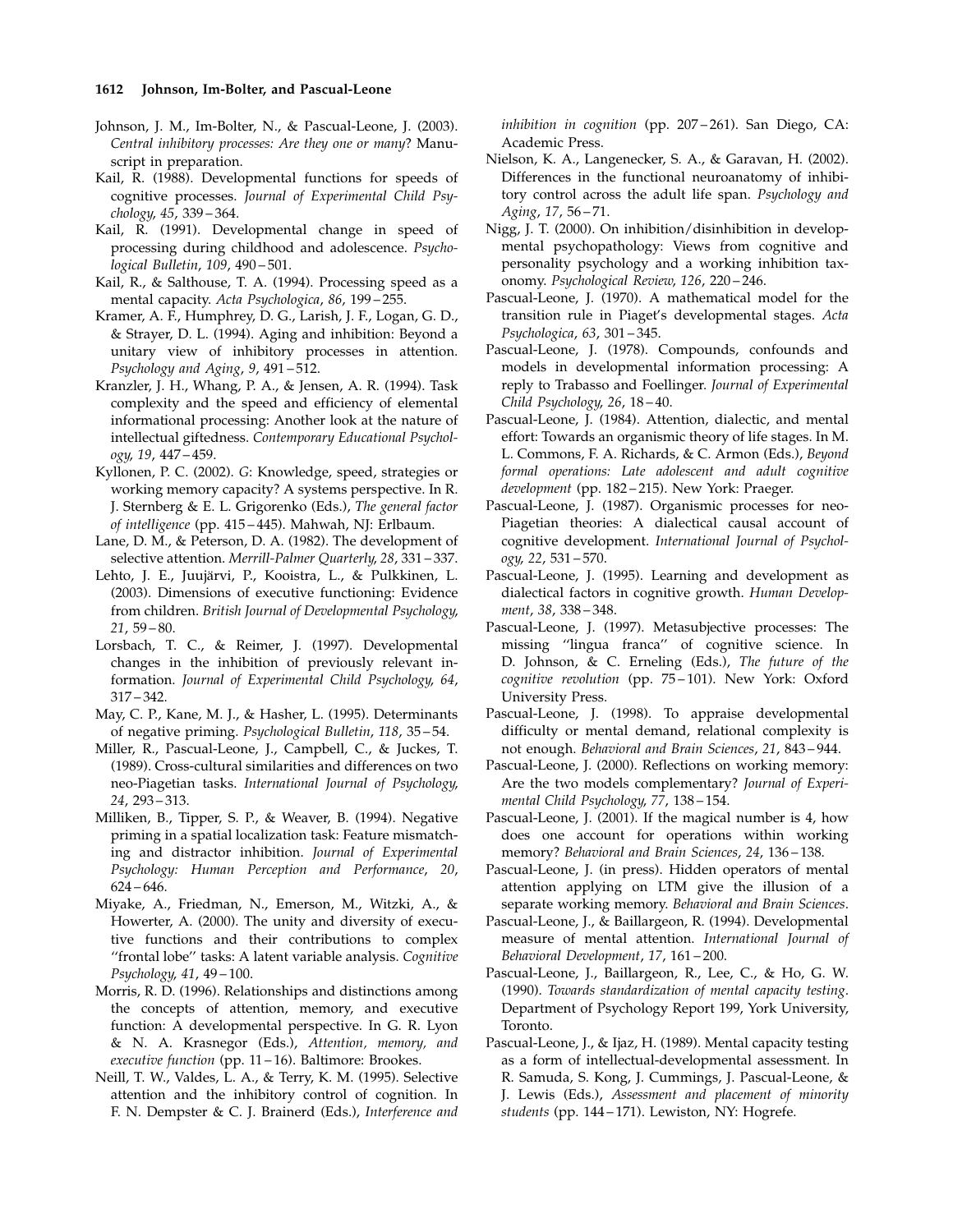- Pascual-Leone, J., & Johnson, J. M. (1998, August). Cognition, intelligence and the nature of giftedness. Paper presented at the symposium Cognition and Intelligence, Congresso Internacional Sobre Superdotacao, Brasilia, Brazil.
- Pascual-Leone, J., & Johnson, J. M. (2001). Manual for the FIT: Figural intersections test. Toronto, Canada: Developmental Processes Laboratory, Department of Psychology, York University.
- Pascual-Leone, J., Johnson, J., Baskind, S., Dworsky, S., & Severtson, E. (2000). Culture-fair assessment and the processes of mental attention. In A. Kozulin & Y. Rand (Eds.), Experience of mediated learning: An impact of Feuerstein's theory in education and psychology (pp. 191 – 214). New York: Pergamon.
- Pascual-Leone, J., Johnson, J., Bauer, S., & Cunning, S. (2000, July). Mental-attentional measurement in deaf children: Can executive training be used as a control in assessment? In A. Bolotova & S. Leekam (Conveners), Children with disorders. (Poster symposium conducted at the 26th biennial meetings of the International Society for the Study of Behavioural Development, Beijing, China.
- Pascual-Leone, J., Johnson, J., Goodman, D., Hameluck, D., & Theodor, L. (1981). I-interruption effects in backward pattern masking: The neglected role of fixation stimuli. In Proceedings of the Third Annual Conference of the Cognitive Science Society. Mahwah, NJ: Erlbaum.
- Reams, R., Chamrad, D., & Robinson, N. M. (1990). The race is not necessarily to the swift: Validity of WISC – R bonus points for speed. Gifted Child Quarterly, 34, 108 – 110.
- Reitan, R. M. (1971). Trail Making Test results for normal and brain-damaged children. Perceptual and Motor Skills, 33, 575 – 581.
- Reitan, R. M. (1992). Trail Making Test. South Tucson, Arizona: Reitan Neuropsychology Laboratory.
- Rourke, B. P., Bakker, D. J., Fisk, J. L., & Strang, J. D. (1983). Child neuropsychology: An introduction to theory, research, and clinical practice. New York: Guilford.
- Ruchkin, D. S., Grafman, J., Cameron, K., & Berndt, R. S. (in press) Working memory retention systems: A state of activated long-term memory. Behavioral and Brain Sciences.
- Saccuzzo, D. P., Johnson, N. E., & Guertin, T. L. (1994). Information processing in gifted versus nongifted African American, Latino, Filipino, and White children: Speeded versus nonspeeded paradigms. Intelligence, 19,  $219 - 243.$
- Schiff, A. R., & Knopf, I. J. (1985). The effects of task demands on attention allocation in children of different ages. Child Development, 56, 621 – 630.
- Schofield, N. J., & Ashman, A. F. (1987). The cognitive processing of gifted, high average, and low average ability students. British Journal of Educational Psychology,  $57, 9 - 20.$
- Segalowitz, S. J., Unsal, A., & Dywan, J. (1992). Cleverness and wisdom in 12-year-olds: Electrophysiological evi-

dence for late maturation of the frontal lobe. Developmental Neuropsychology, 8, 279 – 298.

- Shilling, V. M., Chetwynd, A., & Rabbitt, P. M. A. (2002). Individual inconsistency across measures of inhibition: An investigation of the construct validity of inhibition in older adults. Neuropsychologia, 40, 605 – 619.
- Shore, B. M. (2000). Metacognition and flexibility: Qualitative differences in how gifted children think. In R. C. Friedman & B. M. Shore (Eds.), Talents unfolding: Cognition and development (pp. 167 – 187). Washington, DC: American Psychological Association.
- Simone, P. M., & McCormick, E. B. (1999). Effect of a defining feature on negative priming across the life span. Visual Cognition, 6, 587-606.
- Spreen, O., & Strauss, E. (1998). A compendium of neuropsychological tests (2nd ed.). New York: Oxford University Press.
- Sternberg, R. J. (1977). Intelligence, information processing, and analogical reasoning: The componential analysis of human abilities. Hillsdale, NJ: Erlbaum.
- Sternberg, R. J., & Davidson, J. E. (1982, June). The mind of the puzzler. Psychology Today, 16, 37-44.
- Stroop, J. (1935). Studies of interference in serial verbal reactions. Journal of Experimental Psychology, 18, 643 – 662.
- Tipper, S. P. (1985). The negative priming effect: Inhibitory priming by ignored objects. Quarterly Journal of Experimental Psychology, 37A, 571 – 590.
- Tipper, S. P. (2001). Does negative priming reflect inhibitory mechanisms? A review and integration of conflicting views. Quarterly Journal of Experimental Psychology, 54A, 321 – 343.
- Tipper, S. P., Bourque, T. A., Anderson, S. H., & Brehaut, J. C. (1989). Mechanisms of attention: A developmental study. Journal of Experimental Child Psychology, 48, 353 – 378.
- Tipper, S. P., & Cranston, M. (1985). Selective attention and priming: Inhibitory and facilitatory effects of ignored primes. Quarterly Journal of Experimental Psychology, 37A,  $591 - 611.$
- Tipper, S. P., & McLaren, J. (1990). Evidence of efficient visual selectivity in children. In J. T. Enns (Ed.), The development of attention: Research and theory (pp. 197 – 210). North Holland, Netherlands: Elsevier Science.
- Tipper, S. P., & Milliken, B. (1996). Distinguishing between inhibition-based and episodic retrieval-based accounts of negative priming. In A. F. Kramer, M. G. H. Coles, & G. D. Logan (Eds.), Converging operations in the study of visual selective attention (pp. 337 – 363). Washington, DC: American Psychological Association.
- Tipper, S. P., Weaver, B., & Houghton, G. (1994). Behavioural goals determine inhibitory mechanisms of selective attention. The Quarterly Journal of Experimental Psychology, 47A, 809 – 840.
- Tipper, S. P., Weaver, B., & Milliken, B. (1995). Spatial negative priming without mismatching: Comment on Park and Kanwisher (1994). Journal of Experimental